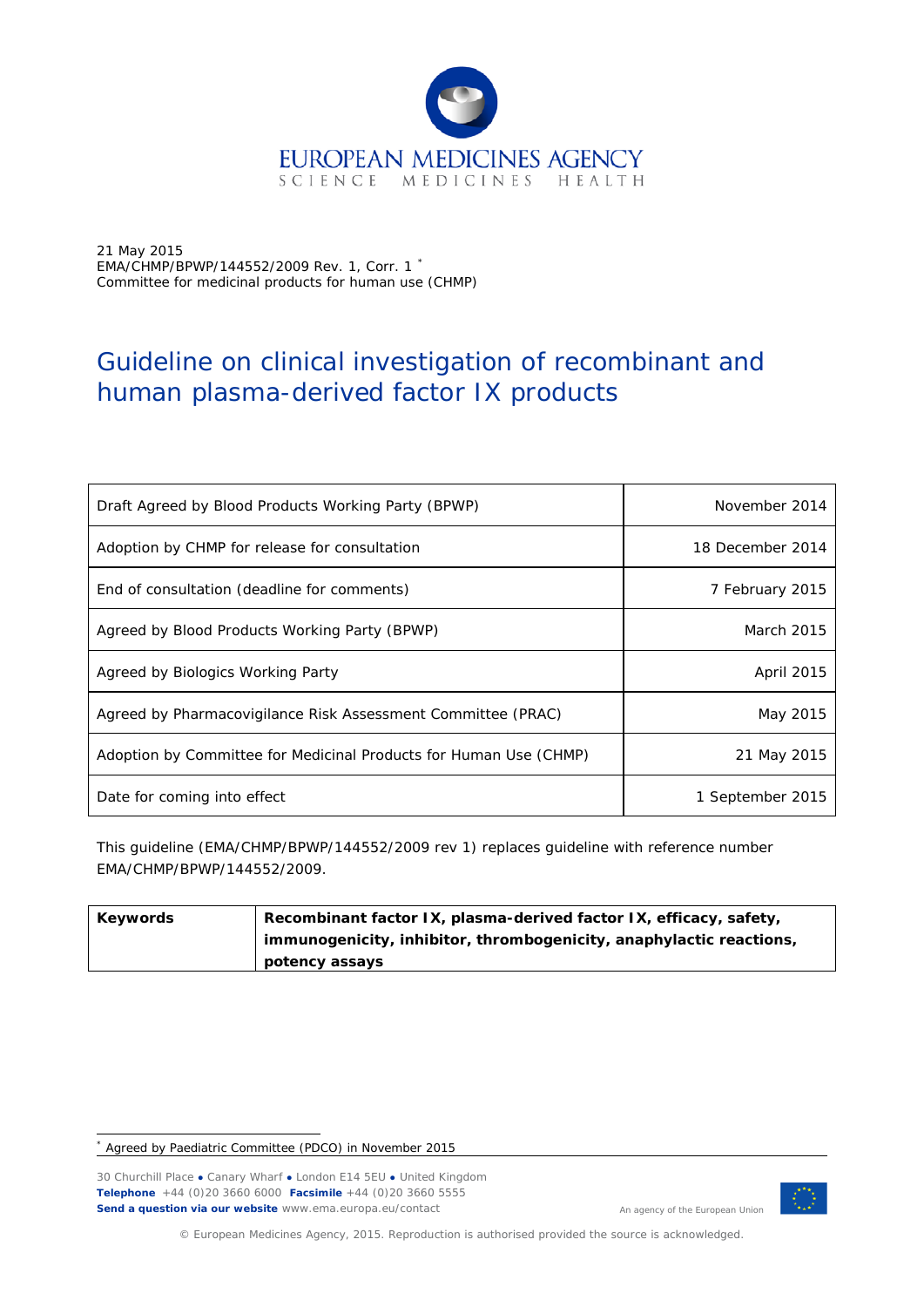# Guideline on the clinical investigation of recombinant and human plasma-derived factor IX products

## **Table of contents**

| 6. Application for marketing authorisation: "new products"7          |  |
|----------------------------------------------------------------------|--|
|                                                                      |  |
|                                                                      |  |
|                                                                      |  |
|                                                                      |  |
|                                                                      |  |
|                                                                      |  |
|                                                                      |  |
|                                                                      |  |
|                                                                      |  |
|                                                                      |  |
|                                                                      |  |
|                                                                      |  |
| Annex II - Clinical trials with factor IX products: new products  18 |  |
|                                                                      |  |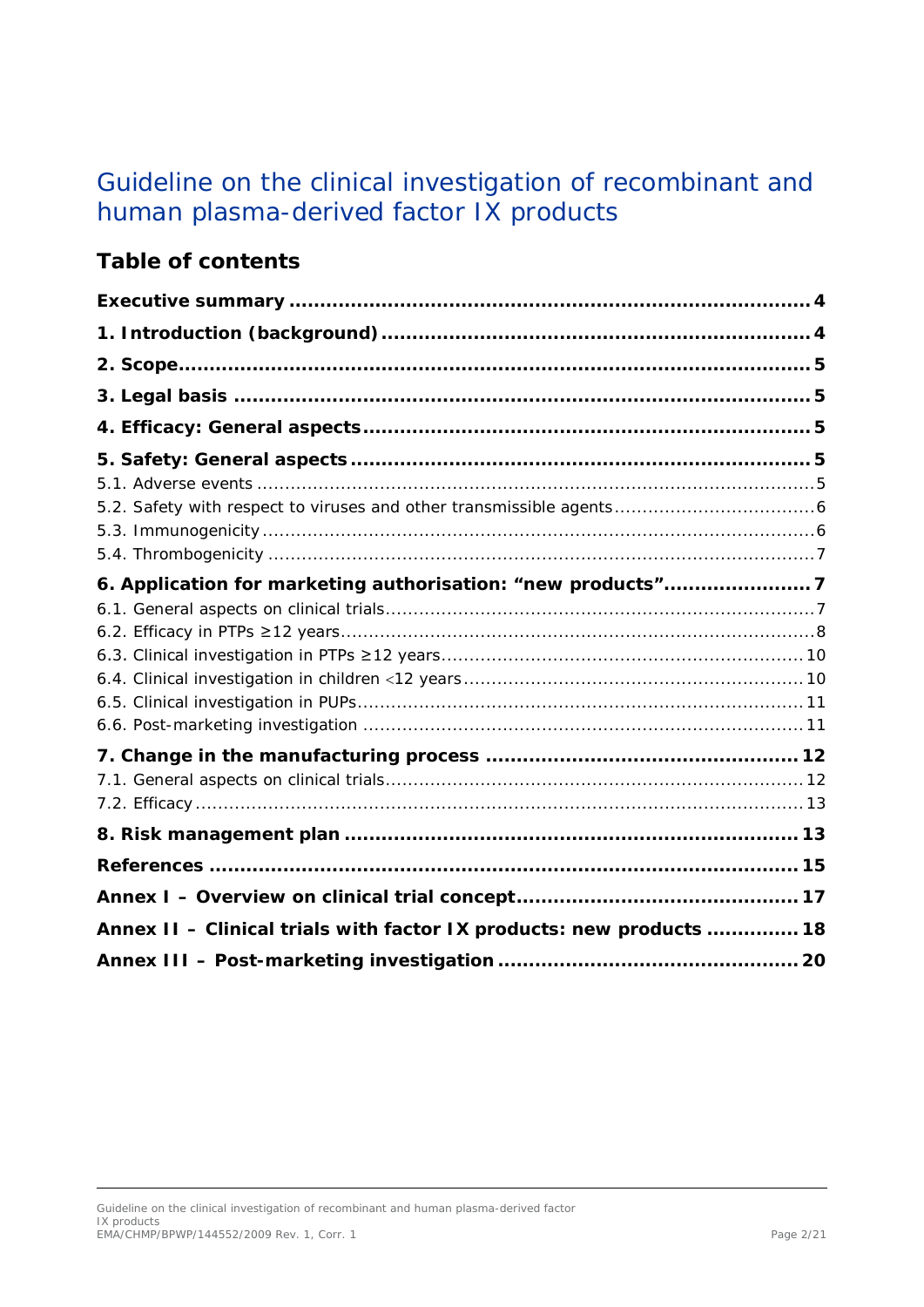#### **GLOSSARY**

- AUC Area under the Curve
- BU Bethesda Unit
- CI Confidence Interval
- E Efficacy
- ED Exposure Day
- HAART Highly active anti-retroviral therapy
- ITI Immune Tolerance Induction
- IU International Units
- MA Marketing Authorisation
- MAA Marketing Authorisation Application
- p-d plasma-derived
- PhVWP Pharmacovigilance Working Party
- PK Pharmacokinetics
- PMI Post Marketing Investigation
- PTP Previously Treated Patient (defined as >150 EDs)
- PUP Previously Untreated Patient
- RMP Risk Management Plan
- S Safety
- SAE Serious Adverse Event
- TSE Transmissible spongiform encephalopathy
- SmPC Summary of Product Characteristics
- y years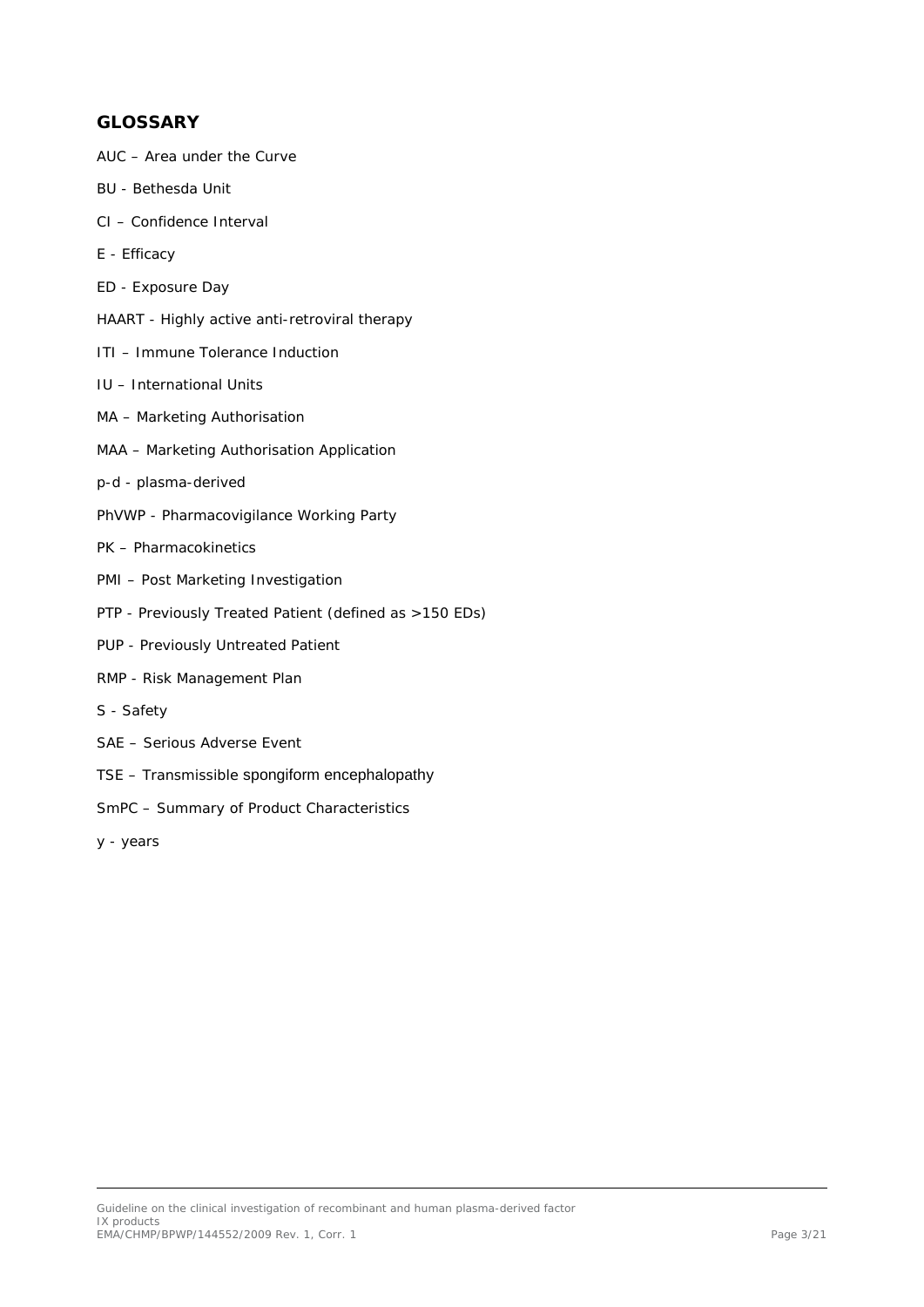## <span id="page-3-0"></span>**Executive summary**

This guideline describes the information to be documented when an application for a marketing authorisation for recombinant or human plasma-derived factor IX products is made for use in treatment and prevention of bleeding in patients with haemophilia B. The guideline covers clinical investigations to be conducted pre- and post-marketing authorisation. Guidance is also provided for authorised products where a significant change in the manufacturing process has been made.

Timeline history of guideline: The original Note for Guidance on Clinical Investigation of Human Plasma Derived FVIII and FIX Products (CPMP/BPWG/198/95) came into operation on 14 February 1996. The first revision (CPMP/BPWG/198/95 Rev. 1) came into operation in April 2001. The original Note for Guidance on Clinical Investigation on Recombinant FVIII and FIX Products (CPMP/BPWG/1561/99) came into operation in April 2001. Draft revisions of CPMP/BPWG/1561/99 and CPMP/BPWG/198/95 were released for public consultation in July 2007. Following this consultation, it was decided to reorganise the guidance to have separate documents: The Guideline on clinical investigation of recombinant and plasma derived factor VIII products (EMA/CHMP/BPWP/144533/2009) and the Guideline on clinical investigation of recombinant and plasma derived factor IX products (EMA/CHMP/BPWP/144552/2009). EMA/CHMP/BPWP/144552/2009 came into effect on 1 February 2012. Revision 1 is a rapid revision following the 2013 EMA/EDQM workshop on potency assays. The opportunity is taken to make other minor updates.

## <span id="page-3-1"></span>**1. Introduction (background)**

The purpose of this guideline is to provide applicants and regulators with harmonised requirements for applications for marketing authorisation for recombinant or plasma-derived factor IX products.

A comparison of pharmacokinetic parameters of recombinant factor IX and plasma-derived factor IX indicated that the elimination half-lives were nearly identical whereas the *in vivo* recoveries were statistically different. Differences in sulphation and lack of phosphorylation in recombinant factor IX may account for the lower recovery of recombinant factor IX as compared to plasma-derived factor IX.

Clinical trial data, addressing efficacy and safety with respect to immunogenicity and other adverse events in all age groups, are required in an application for a marketing authorisation. Depending on the type of factor IX product (see chapter 6.6) studies in previously untreated patients (PUPs) should be performed to investigate efficacy and safety in this specific patient population. In addition, the potential for thrombogenicity should be investigated in the case of factor IX products.

This guideline describes the clinical trials required for authorisation with respect to human plasmaderived and recombinant factor IX products.

These data are required for:

- products for which an application for a marketing authorisation is to be submitted, referred to as 'new products' in the text; and
- authorised products where a significant change in the manufacturing process has been made (e.g. additional viral inactivation/removal steps or new purification procedures).

The clinical trials described in this guideline should be performed according to the ICH E6 Note for Guidance on Good Clinical Practice (CPMP/ICH/135/95).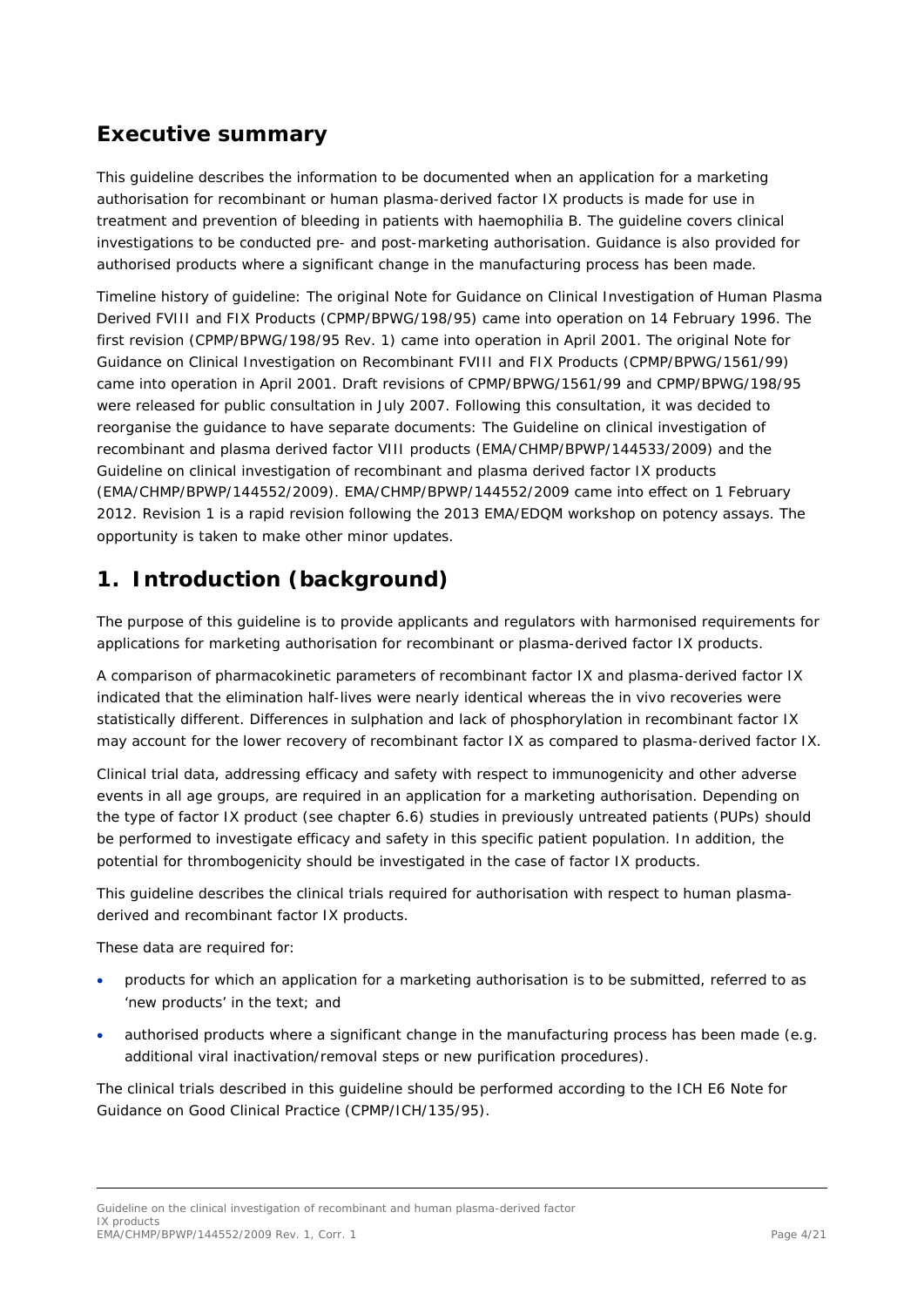If a specific benefit of a certain product should be claimed e.g. a prolonged half-life which might lead to modifications of the clinical trial, it is recommended that advice on the design of clinical studies is sought via an EMA scientific advice procedure.

This guidance introduces general principles on efficacy and safety in chapters 4 and 5. Information on the clinical development concept is included in subsequent chapters regarding "new products" and significant changes of the manufacturing process. Detailed "at a glance" requirements for clinical trials for factor IX products are found in Annexes I to III.

## <span id="page-4-0"></span>**2. Scope**

The guideline covers clinical investigations to be conducted pre- and post-marketing authorisation. In general, quality aspects are outside the scope of this guideline.

## <span id="page-4-1"></span>**3. Legal basis**

This guideline has to be read in conjunction with the introduction and general principles (4) and Annex I to Directive 2001/83/EC as amended, as well as the Paediatric Regulation (EC) 1901/2006 as amended.

## <span id="page-4-2"></span>**4. Efficacy: General aspects**

Efficacy needs to be demonstrated in clinical trials to be conducted before marketing authorisation combined with the commitment to perform (a) post-authorisation investigation(s) to collect additional clinical data and to bridge in the long-term between the outcome from clinical trials and from routine use. When clinically evaluating human plasma-derived or recombinant coagulation factors for the treatment of haemophilia B patients, the initial trial typically examines the pharmacokinetics of the principal active factor. Appropriate pharmacokinetic data (incremental recovery, half-life, area under the curve (AUC), and clearance) are the most important surrogate endpoints for efficacy of a new factor IX product. Furthermore, clinical efficacy of factor IX treatment (e.g. prophylaxis, on demand) should be assessed during a period of a minimum of 50 exposure days by the patients themselves and treating physicians.

## <span id="page-4-3"></span>**5. Safety: General aspects**

Safety aspects of factor IX products include viral safety, immunogenicity and other adverse events. For recombinant products the use of non-human cell-lines raises the possibility of different contaminants and altered immunogenic potential. Thrombogenicity should also be considered a potential safety issue.

### <span id="page-4-4"></span>*5.1. Adverse events*

Safety, including vital signs, should be assessed in all patients receiving the factor IX product during clinical trials. All adverse events in clinical studies must be recorded and analysed with regard to causality, seriousness and expectedness.

All adverse events occurring in relationship with any use of the product should be recorded and reported to competent authority in accordance with normal regulatory procedures.

Depending on the type of product the development of hypersensitivity reactions to heterologous proteins (e.g. murine, bovine or hamster origin) may occur with related adverse events which should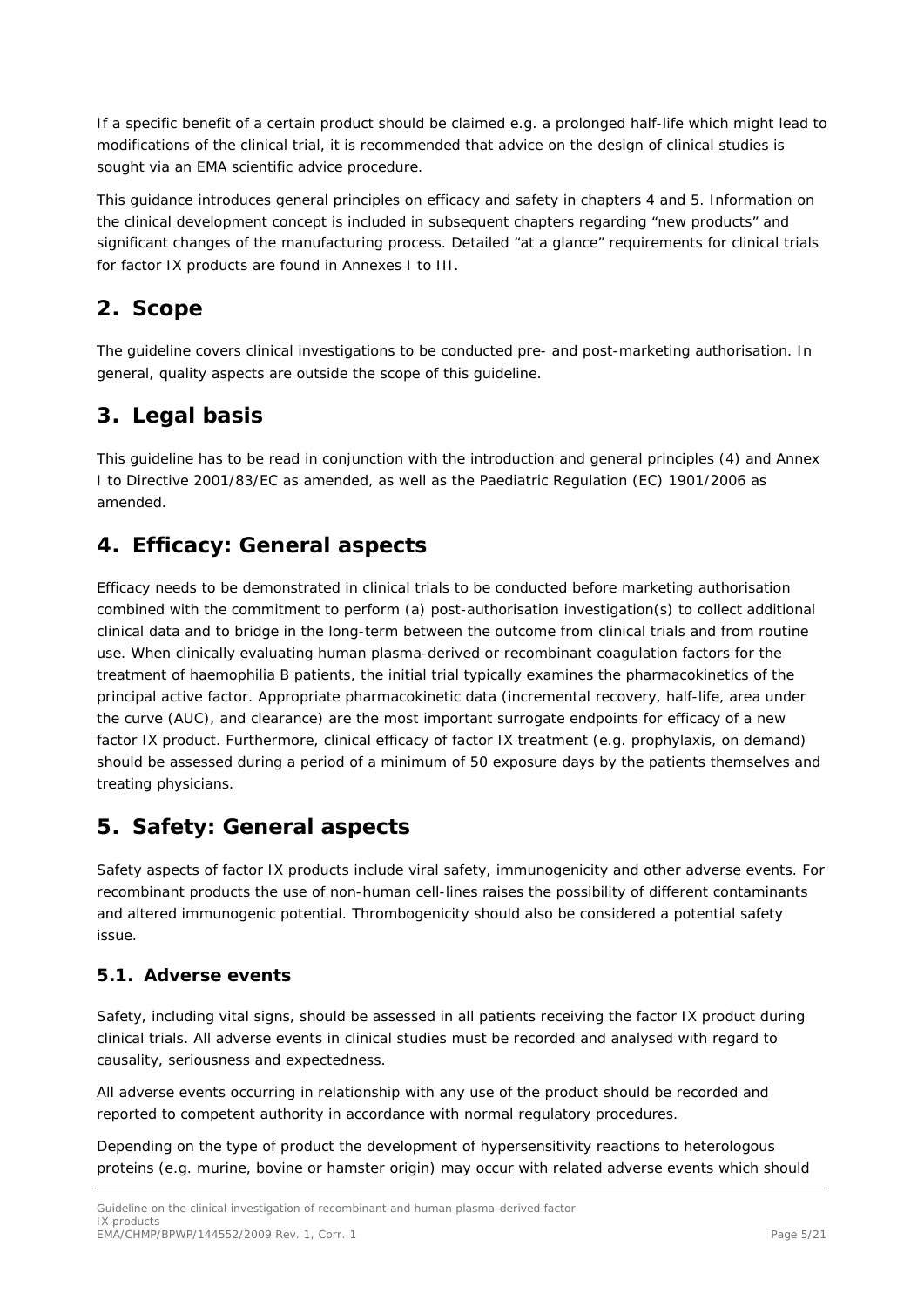be recorded and reported. All study protocols should include a hypersensitivity questionnaire/reporting form to collect all relevant data in this regard.

### <span id="page-5-0"></span>*5.2. Safety with respect to viruses and other transmissible agents*

#### Recombinant products

The safety of recombinant products with regard to viral contamination can only be reasonably assured by the application of virus testing within the manufacturing process and implementation of virus inactivation and removal steps during the manufacturing process, according to the relevant guidelines (e.g. ICH Q5A 'Note for Guidance on quality of biotechnological products: viral safety evaluation of biotechnology products derived from cell lines of human or animal origin' (CPMP/ICH/295/95)).

#### Plasma-derived products

Manufacturers of plasma-derived products, including factor IX products, are obliged to optimise viral safety by selection of donors, screening of individual donations and plasma pools for specific markers of infection and the inclusion of effective steps for the inactivation/removal of viruses in manufacturing processes. Similar principles to those outlined for viral safety should apply for all transmissible agents including TSE and other emerging pathogens. Manufacturers should follow the respective guidance documents and position statements. Information can be found in the Biologicals guidelines on the EMA website in the section "Guidelines on Plasma-derived Medicinal Products".

The above-mentioned procedures are now considered to be highly effective and demonstrative of the viral safety of the product with respect to enveloped viruses. Therefore it is no longer considered appropriate to use clinical trials to investigate viral safety with regard to enveloped viruses.

These procedures may be of limited value against non-enveloped viruses, such as hepatitis A virus and parvovirus B19. The safety of the products with respect to non-enveloped viruses cannot currently be adequately evaluated in clinical studies.

The applicant is nevertheless required to provide all available data gathered on patients treated with the product in clinical trials. Investigators should continue with their normal clinical practice of monitoring patients. The applicant should demonstrate that there are systems in place to collect information on patients treated with the product and to respond rapidly to any reports of infection with a full investigation.

### <span id="page-5-1"></span>*5.3. Immunogenicity*

In general, immunogenicity should be investigated prior to marketing authorisation and substantiated with post-marketing studies.

Haemophilia B is around 4 times less common than haemophilia A. The incidence of inhibitors in these patients following administration of factor IX is less common compared to the incidence found in haemophilia A patients. Inhibitors to factor IX have been demonstrated in approximately 4% of patients with severe haemophilia B. It has been observed that the occurrence of inhibitors is commonly associated with the total deletion of the factor IX gene. However, with regard to investigation of development of antibodies, the basic principles as outlined for haemophilia A patients in chapter 5.3 of the Guideline on the clinical investigation of recombinant and human plasma-derived factor VIII products (EMEA/CHMP/BPWP/144533/2009) should be taken into account where applicable. Unlike those with haemophilia A, patients with haemophilia B more often experience anaphylactic reactions to factor IX products in association with the development of inhibitors. Literature also reports on the occurrence of anaphylactic type reactions as well as the development of a nephrotic syndrome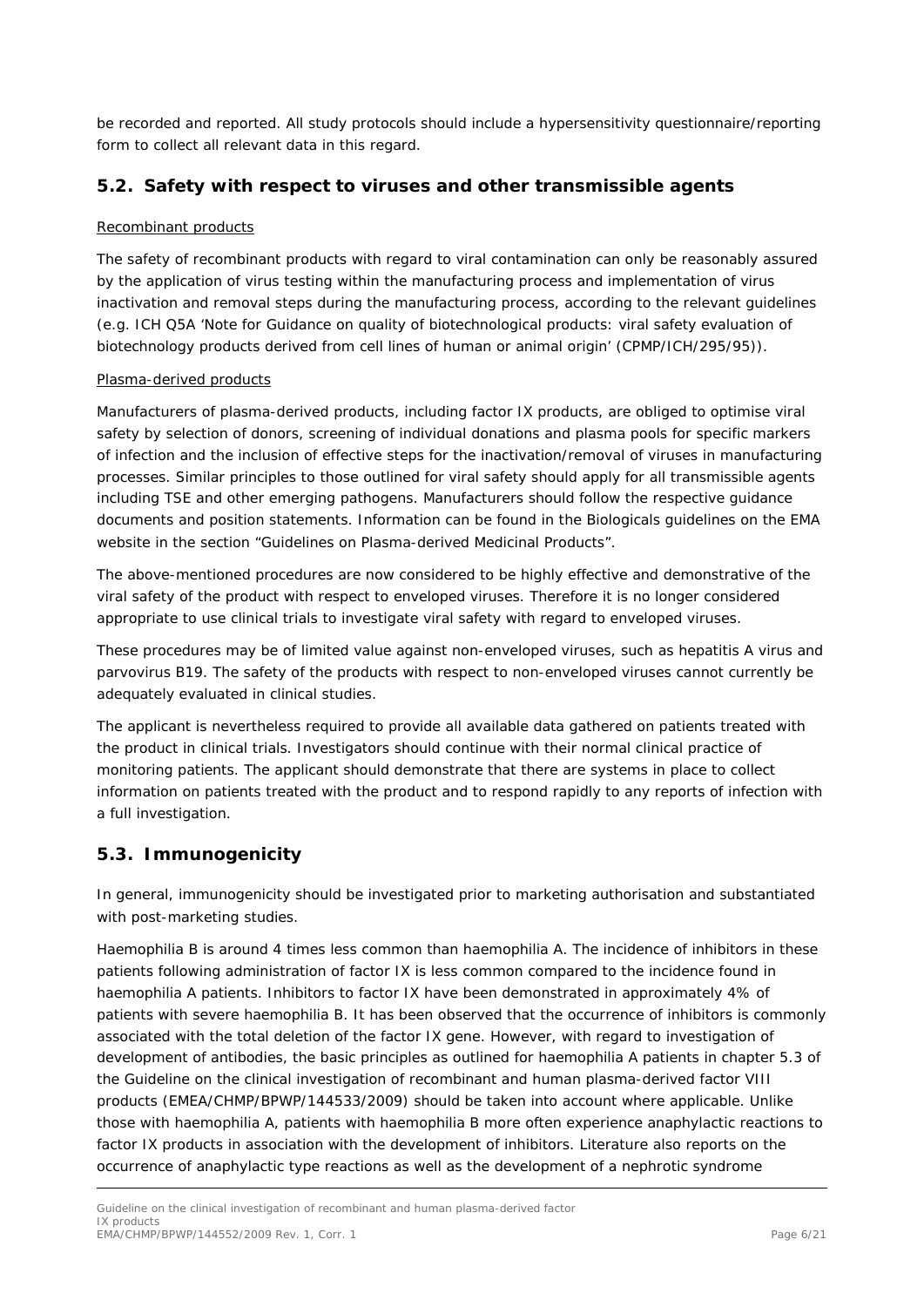following immune tolerance therapy. These problems have been observed for plasma-derived as well as for recombinant factor IX products.

In patients developing anaphylaxis and/or inhibitors to factor IX, data on relevant antibodies, e.g. IgE, IgG, against factor IX (using appropriate methods) should be submitted.

### <span id="page-6-0"></span>*5.4. Thrombogenicity*

Treatment with plasma-derived factor IX products that contain factors II, VII and X has been associated with thrombosis. Factor IX products with higher purity have displayed less risk of thrombogenicity. For new factor IX products, appropriate tests for markers of activation of coagulation (prothrombin fragment 1+2, thrombin-antithrombin (TAT) and D-dimer) should be carried out in preand post-infusion samples obtained in the non-bleeding state. This should be determined in the patients participating in the pharmacokinetic trial. Clinical evaluation of thrombosis should be undertaken by safe, objective means in a minimum of 5 patients undergoing at least 10 surgical procedures.

## <span id="page-6-1"></span>**6. Application for marketing authorisation: "new products"**

This chapter is about either recombinant or plasma-derived factor IX products for which a marketing authorisation is applied for.

### <span id="page-6-2"></span>*6.1. General aspects on clinical trials*

In view of the limited availability of patients suffering from haemophilia B, data from pre-licensing studies only are considered insufficient to estimate all aspects of therapy with factor IX products, especially with respect to immunogenicity. Therefore, to collect additional clinical data and to ensure consistency in the long-term between the outcome from pre-authorisation clinical studies and from routine use, a post-marketing investigation should be performed. The number of patients typically needed to be enrolled into the pre-authorisation clinical trials is 40. This number has been selected by balancing the clinical data package needed to demonstrate efficacy and safety against the availability of patients suffering from a rare disease. The number of patients is expected to be adequate to provide relevant information on general safety aspects and to demonstrate efficacy of a factor IX product in terms of its ability to restore factor IX levels and reach haemostasis, to stop as well as to prevent bleeding. In view of the limited number of patients in the pre-authorisation trials, further information mainly focussing on safety aspects is needed through post-marketing investigations.

The clinical development for factor IX products should follow a stepwise approach in order to have some experience in adults and older children before investigating younger children. Therefore, the initial age cohort to be investigated is previously treated patients (PTPs) ≥12 years of age. Subsequently, when PK and efficacy/safety in 10 PTPs ≥12 years for at least 50 EDs are available, the clinical trial(s) in children 0 - <12 years can be initiated. The clinical study in children of 0 - <12 years should be started with PK followed by investigation of efficacy and safety for at least 50 EDs each in 20 children. These data have to be provided within the initial application for marketing authorisation. The clinical investigation in children needs to be supported by an approved paediatric investigation plan.

A PUP study needs to be conducted for all novel recombinant factor IX products, such as novel genetic constructs or modification of the factor IX molecule in order to alter its *in vivo* properties, e.g. pharmacokinetics, and for factor IX products manufactured with novel production methods, e.g. a new cell line where there is limited experience. The lack of data in PUPs should be indicated through a statement in 4.2 Posology and method of administration (see core SmPC) until data from 20 PUPs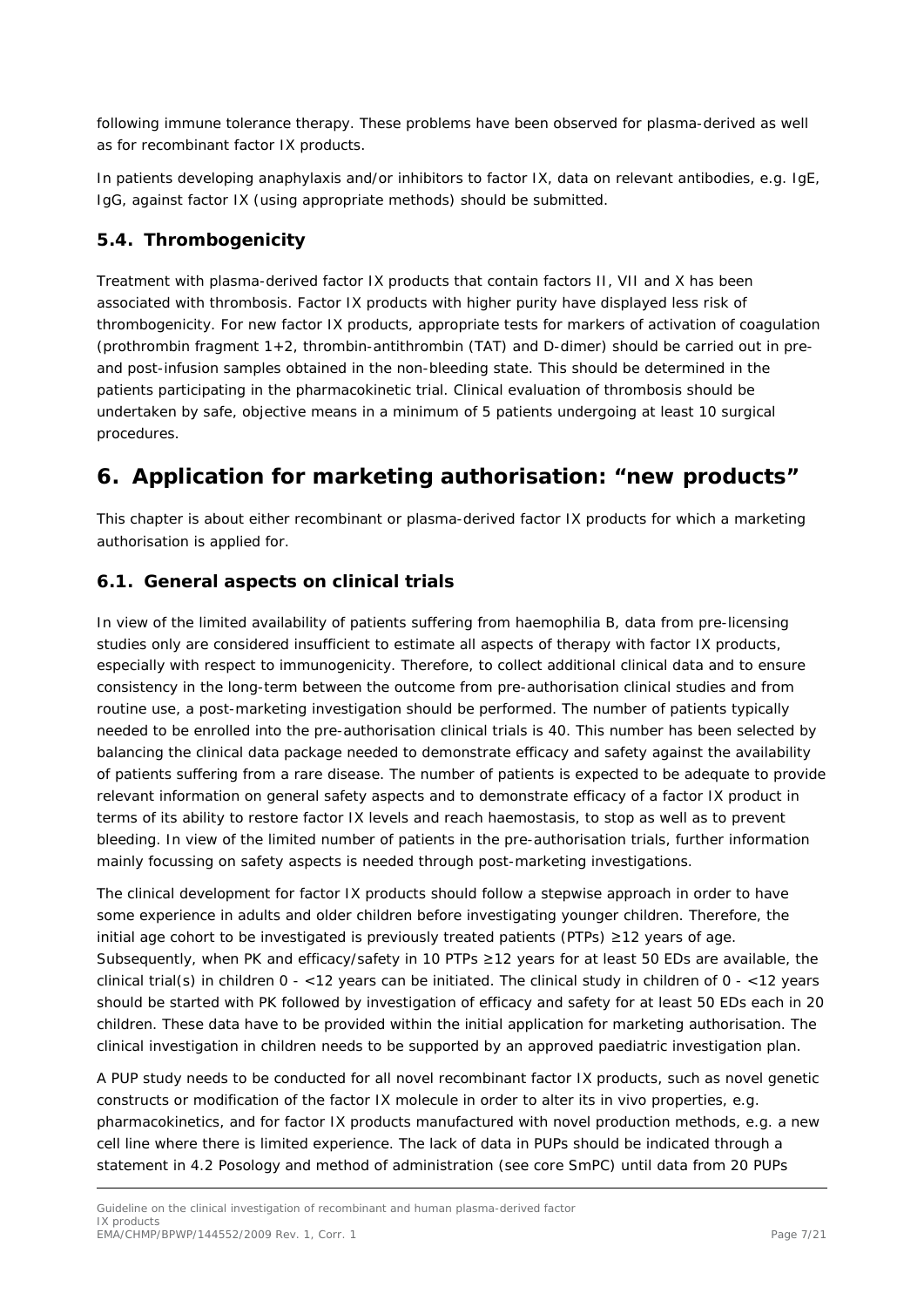investigated for efficacy and safety for at least 50 EDs each are available. In the case of plasmaderived factor IX products (e.g. manufactured with novel methods) the need for PUP studies will be considered on a case by case basis. Applicants will receive feedback on this issue when submitting the paediatric investigation plan or waiver application and may also seek scientific advice from the EMA to clarify this issue.

Please refer to Annex I 'Overview on Clinical Trial Concept' and Annex II 'Clinical Trials for Factor IX Products "New Products"'.

#### *6.1.1 Potency measurement*

A number of different assays for factor IX potency measurement are available and for some products significantly different product potencies can be obtained with the different methods/assays, reagents and reference standards that are available. These method-related potency discrepancies can impact both the finished product potency labelling and also the clinical monitoring post-infusion. A working group of the ISTH has published "Recommendations on the potency labelling of factor VIII and factor IX concentrates".[†](#page-7-1) These recommendations include advice for the characterization of products with respect to potency assays, calibration of manufacturers' product reference, pharmacokinetic studies and testing of post-infusion samples. A joint EMA/EDQM workshop on this topic was held in 2013 (see reference list).

Thorough characterization of new factor IX products, taking into account ISTH recommendations, in a variety of potency assays against the WHO IS (concentrate and plasma) is important. In the case that significant potency discrepancies are observed depending on the method/assay variables used, it should be demonstrated that the particular assay design chosen for potency labelling supports comparability (with the unitage applied) to an appropriate, non-modified licensed product based on comparisons of *in vitro* and *in vivo* functionality. Consequences for laboratory monitoring of product plasma levels should be addressed in the risk management plan and appropriate information should be given to users of the product.

### <span id="page-7-0"></span>*6.2. Efficacy in PTPs ≥12 years*

#### **Pharmacokinetics**

A pharmacokinetic trial, should be performed in at least 12 PTPs (>150 exposure days (EDs)) suffering from haemophilia B (factor IX ≤2%) and who are immunocompetent (HIV patients should have CD4> 200/µL) The study should record incremental recovery, *in vivo* half-life, area under the curve (AUC), and clearance in patients without inhibitors who are not actively bleeding. Patients should be at least 12 years of age and should not have received an infusion of any factor IX product for at least 4 days. In order to allow for evaluation of a patient's individual response, existing pharmacokinetic information with the patient's previous factor IX product (historical or recent recovery and half-life) should be available prior to first administration of the new factor IX product. Samples should be taken before injection of 50-75 IU/kg of the factor IX product (baseline), 10-15 minutes (times refer to the interval after the completion of the infusion) and at 30 minutes, and 1 hour. Additional time points to include 3, 6, 9, 24, 48, and 50 hours post-infusion; a 72 hour sample is optional provided the patient was given at least 75 IU/kg. Depending on the type of factor IX product (e.g. prolonged half-life) sampling time points may be adjusted to cover the main parts of the activity time profile. At least 3 different lots should be employed in the trial. Incremental recovery is determined as the peak factor level recorded

<span id="page-7-1"></span> <sup>†</sup> Recommendations on the potency labelling of factor VIII and factor IX concentrates (Hubbard AR, Dodt J, Lee T, Mertens K, Seitz R, Srivastava A, Weinstein M, on behalf of the Factor VIII and Factor IX Subcommittee of the Scientific and Standardisation Committee of the International Society on Thrombosis and Haemostasis. J Thromb Haemost. 2013: 11:988-9. doi: 10.1111/jth.12167).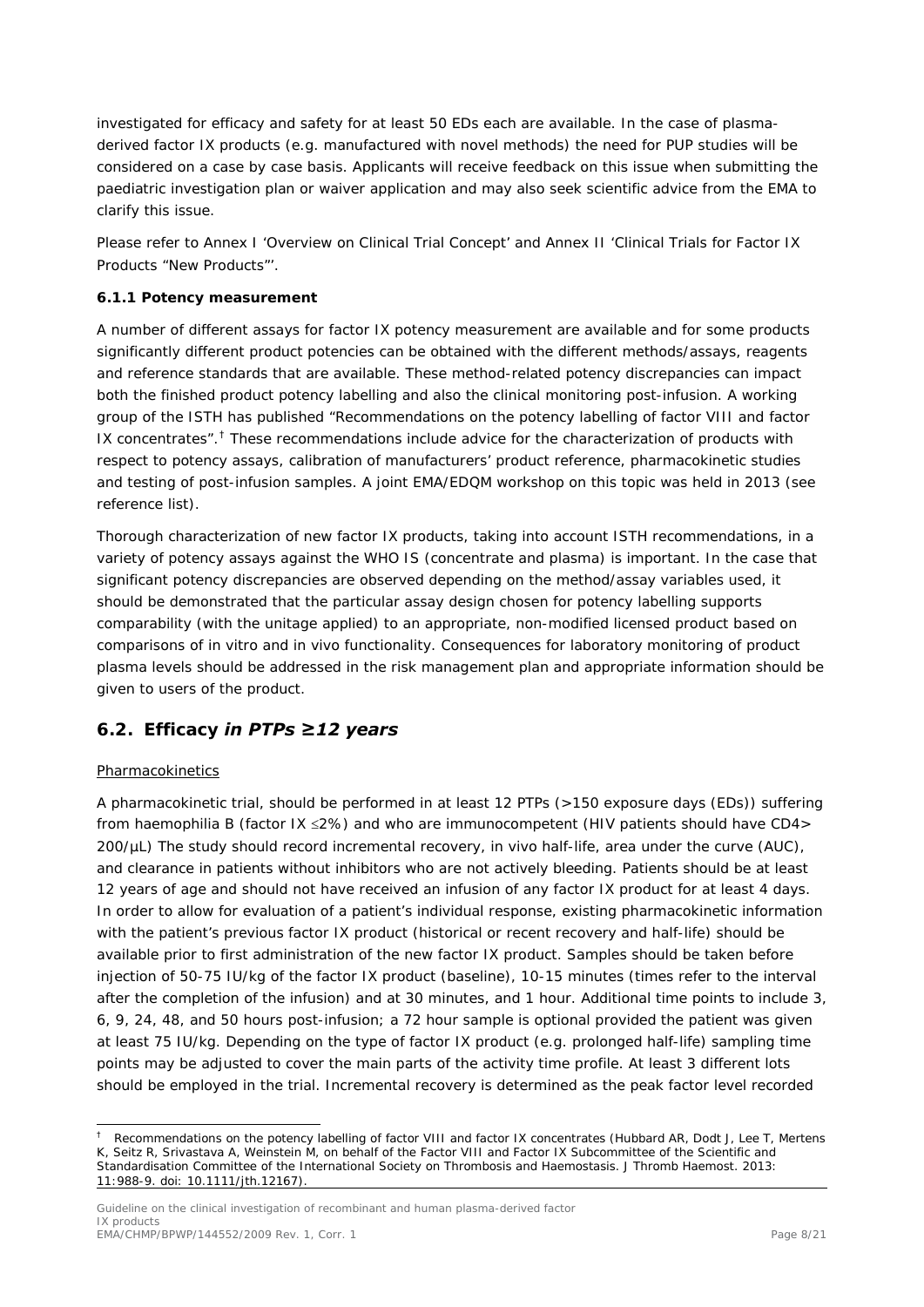in the first hour after infusion and is reported as [IU/ml]/[IU/kg]. As several assay methods are possible, the assay used should be described. Preferably the same assay should be used for analysis of the product and the patient's plasma (see also 6.1.1).

It is very important to record the exact time interval post-infusion at which the samples were actually collected and to use these precise values in the analysis.

An additional description of the pharmacokinetic data according to body weight (normal range, overweight and underweight) should be provided.

Patients taking part in the pharmacokinetic trial should continue treatment with the product, and should be re-tested for the same pharmacokinetic parameters after 3-6 months using the same dose as in the first investigation. Inhibitor testing should also be performed (see Annex III for further details)

If a factor IX product should be marketed in different strengths leading to a broad range of factor IX concentrations after reconstitution, the pharmacokinetics of the lowest and highest concentration should be investigated unless otherwise justified.

#### Efficacy including surgery

Clinical efficacy of factor IX should be evaluated in at least 20 PTPs (≥12 years, >150 EDs), suffering from haemophilia B (factor  $IX \le 2\%)$  and who are immunocompetent (HIV patients should have CD4 > 200/µL). During an observation period of a minimum of 50 exposure days, clinical response should be assessed by the patients. Response should be assessed as "none", "moderate", "good" or "excellent" by the physician for those patients who were treated in hospital with the product for major bleeds. In addition, response should be determined by the physician in a minimum of 5 patients undergoing at least 10 surgical procedures (comprising major surgeries), including efficacy of haemostasis, loss of blood, and requirements for transfusion. For the assessment of clinical efficacy of factor IX in long-term prophylaxis, patients should be treated for 6 months and assessed for bleeding episodes, bleeding intervals and number of treatments.

Clinical efficacy should be assessed by calculating the consumption of factor IX, expressed as number of infusions and IU/kg per month and per year, as well as IU/kg per event (prophylaxis, on-demand, and surgery).

#### Continuous infusion

If continuous infusion therapy is claimed, the study should be carried out in at least 10 severe haemophilia B patients (FIX ≤2%) undergoing elective major surgical procedures.

Prior to surgery, a pharmacokinetic analysis in each individual should be performed to obtain, in particular, an estimate of clearance. The initial infusion rate could be based on the clearance as follows:

Clearance x desired steady state level = infusion rate (IU/kg/hr)

(if necessary plus a corresponding safety margin)

After the initial 24 hours of continuous infusion, the clearance should be calculated again every day using the steady state equation with the measured level and the known rate of infusion.

Efficacy and safety data during surgery and for at least 6 days thereafter should be submitted, including PK parameters with the description of the assay used, daily dosage of factor IX with the description of the administration method used, administration rate, consumption, haemostatic response and blood loss, transfusion requirements and local and systemic adverse events.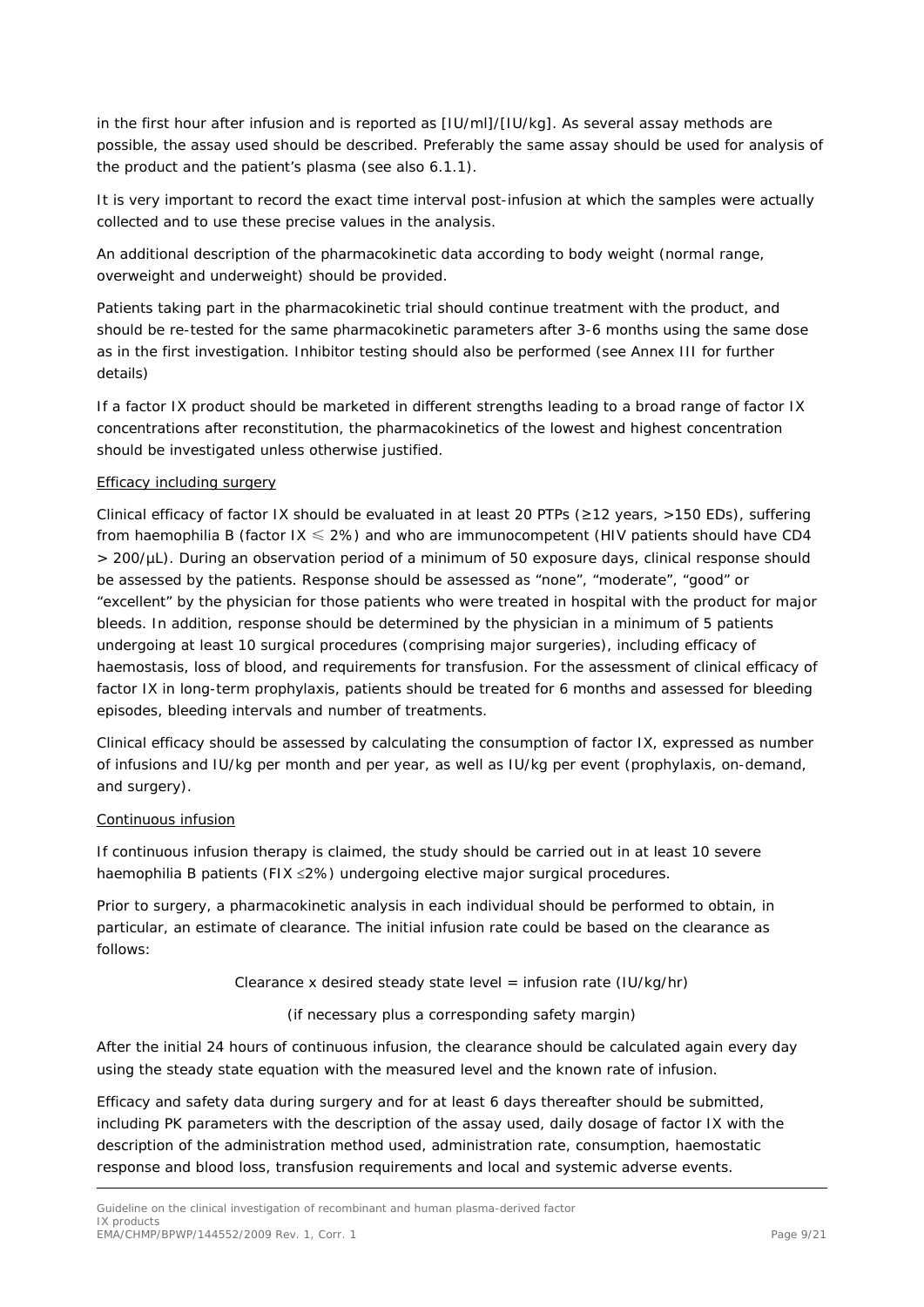Pharmaceutical data on reconstitution and stability of the product should be provided in the Quality section of the dossier.

### <span id="page-9-0"></span>*6.3. Clinical investigation in PTPs ≥12 years*

#### Choice of patients

Previously treated patients (PTPs) with at least 150 treatment EDs to previous products are considered as low risk patients and should be evaluated for product related immunogenicity. These PTPs should be ≥12 years of age, with a factor IX level ≤2% and immunocompetent (HIV positive patients should have CD4 lymphocytes  $>200/\mu$ . The viral status of patients should be documented. The patients should be HIV negative or have a viral load < 200 particles/µl or <400000 copies/ml. Due to the lower incidence of haemophilia B as compared to haemophilia A, at least 20 frequently treated patients should be followed and documented for a minimum of 50 exposure days. These data should be provided with the application.

#### Immunogenicity testing

The factor IX inhibitor titre should be determined by following the schedule set out in Annex III. In the clinical studies, it is proposed to perform sampling for inhibitor measurements not less than 3 days after the previous administration, if possible. Product specific properties e.g. extended half-life should be taken into account to avoid interference from residual factor IX product. For all patients who develop inhibitors a full clinical report should be provided including clinical relevance, the cumulative incidence and the number of exposure days. The titre of the inhibitor should be reported in Bethesda Units (BU) using the Bethesda assay or the Nijmegen modification of the Bethesda assay. Plasma samples from patients who are suspected of inhibitors or who have developed inhibitors should be stored until evaluation of the clinical study by the competent authority is completed in order to permit additional inhibitor analysis if needed. For further details please refer to chapter 5.3.

#### Viral safety

Compliance with CHMP recommendations with regard to viral safety (see chapter 5.2) is necessary for all plasma-derived products and is verified by information supplied in Module 3 of the dossier.

A pre-treatment serum sample from each patient included in the clinical trials should be stored at -70˚C for possible future testing.

### <span id="page-9-1"></span>*6.4. Clinical investigation in children* <sup>&</sup>lt;*12 years*

Since children may respond differently compared to adults, a multicentre trial in children should be conducted. Due to the lower incidence of haemophilia B as compared to haemophilia A, the number of children to be enrolled should be at least 20, allocated to 2 age cohorts. A minimum of 10 patients should be PTPs at the age of  $6 - <12$  years and at least 10 patients should be  $< 6$  years who have undergone >50 EDs with previous factor IX products. The clinical trial in children <12 years should not start before safety is proven for 50 EDs each of 10 patients who are included in the PTP trial ≥12 years.

The clinical trial in children should begin with the investigation of pharmacokinetics (incremental recovery, *in vivo* half-life, AUC and clearance) in 10 patients of each age cohort. In order to allow for evaluation of a patient's individual response, existing pharmacokinetic information with patient's previous factor IX product (historical or recent recovery and half-life) should be available prior to first administration of the new factor IX product. With regard to patient compliance, PK sampling time points can be reduced to measurements prior to infusion (baseline) and 1 hour, 10 hours, 24 hours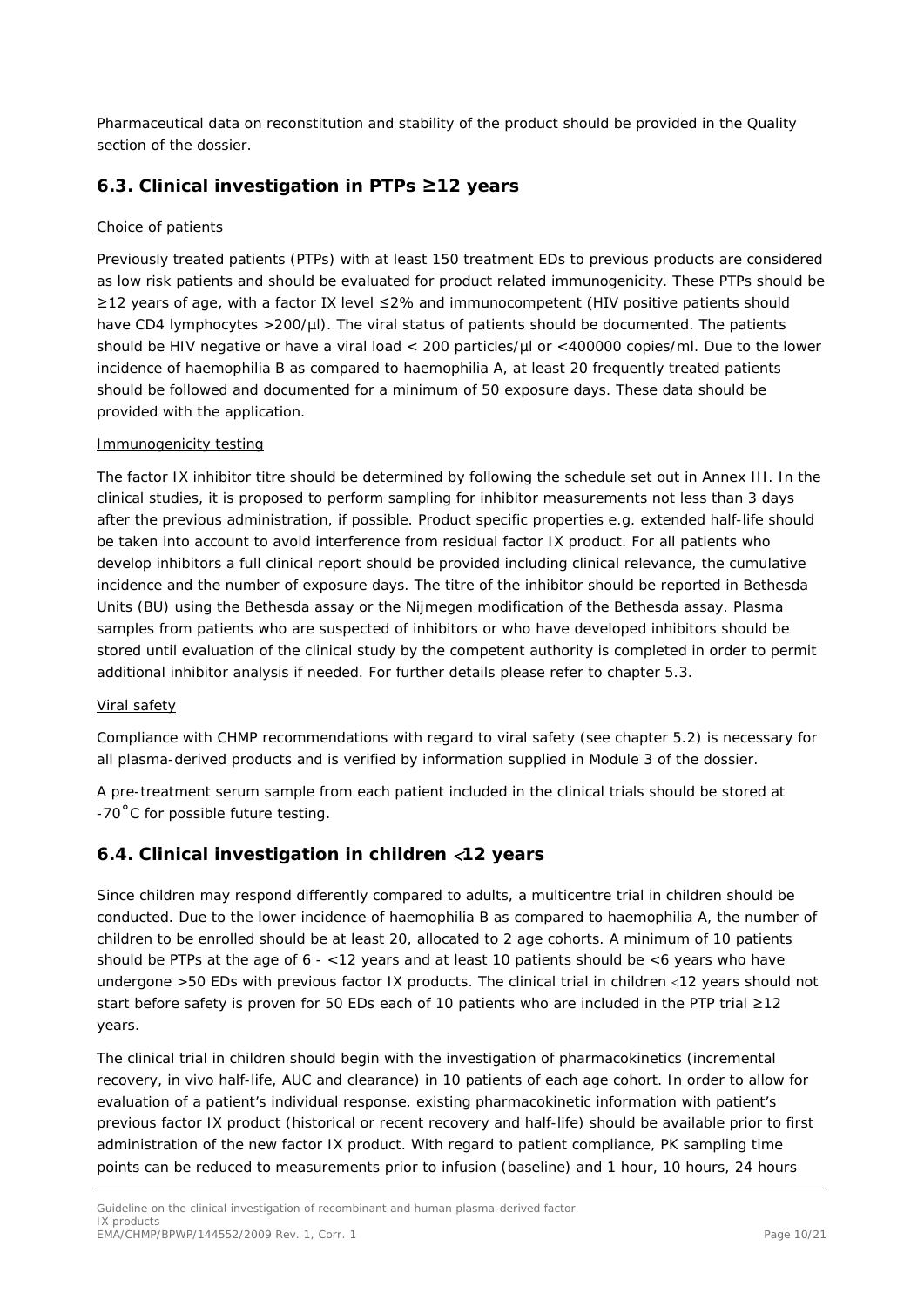and 48 hours after infusion. Depending on the type of factor IX product (e.g. prolonged half-life) further sampling time points could be necessary. It is anticipated that some deviation from the recommendation may occur in clinical practice; therefore, it is very important to record the exact time post-infusion at which the actual samples were collected and to use these precise values in the analysis. Preferably, the testing should be conducted in a central laboratory to decrease variability in test results.

Factor IX consumption (dose/kg for prophylaxis and therapy (on demand)) should be monitored as well as development of inhibitors in all the children participating in the study. Inhibitor testing should be performed following the same testing schedule as set out in Annex III and if there is any suspicion of inhibitor (see also chapter 5.3). In accordance with the requirements for the ≥12 years preauthorisation PTP trial, the study in children should continue until the patients have received a minimum of 50 EDs to the investigational product. For all patients who develop inhibitors, a full clinical report should be provided including clinical relevance, the cumulative incidence and the number of EDs in relation to development of inhibitors. The titre of the inhibitor should be reported in Bethesda Units using the modified Nijmegen assay. Plasma samples from patients who are suspected or confirmed to have inhibitors should be stored for possible future testing.

Within the application for marketing authorisation, pharmacokinetic data (incremental recovery, *in vivo* half-life, AUC and clearance) as well as the completed efficacy and safety trial in 20 children (0 to <12y) followed for 50 EDs should be submitted.

For the post-marketing investigation, PTPs (>150 EDs) regardless of their age can be included provided that the pre-authorisation study in children <12 years is finished.

### <span id="page-10-0"></span>*6.5. Clinical investigation in PUPs*

Previously untreated patients (PUPs) are defined as those patients who have never been treated with clotting factor products (except previous exposure to blood components). Clinical trials in PUPs are required depending on the type of factor IX product (e.g. novel modified proteins to extend half-life). For plasma-derived factor IX products the need to perform PUP studies will be considered if novel manufacturing methods are used, on a case by case basis. For novel products requiring a PUP study, the lack of data in PUPs should be indicated through a statement in 4.2 Posology and method of administration (see core SmPC), until data from 20 PUPs investigated for efficacy and safety are available. The approval of the indication in PUPs will be based on a pre-authorisation clinical trial in a minimum of 20 PUPs evaluated for efficacy and safety during at least 50 ED connected with a postapproval commitment to follow-up at least 20-40 PUPs (20 from efficacy/safety trial and 20 new) for a minimum of 100 ED.

The clinical trial in PUPs should be started when data are available from 10 patients participating in the children trial <12 years with 50 ED each, including a minimum of 5 patients <6 years, and when pharmacokinetic investigations in children <12 years are completed.

### <span id="page-10-1"></span>*6.6. Post-marketing investigation*

In order to collect additional clinical data and to ensure consistency in the long-term between the outcome from pre-authorisation clinical studies and from routine use, a post-marketing investigation should be performed. The clinical study protocol should be submitted with the application for marketing authorisation as part of the risk management plan (see Volume 9A of The Rules Governing Medicinal Products in the European Union). The results of the pre-authorisation studies should be taken into account for the design of the post-marketing study. Besides aspects like the general product safety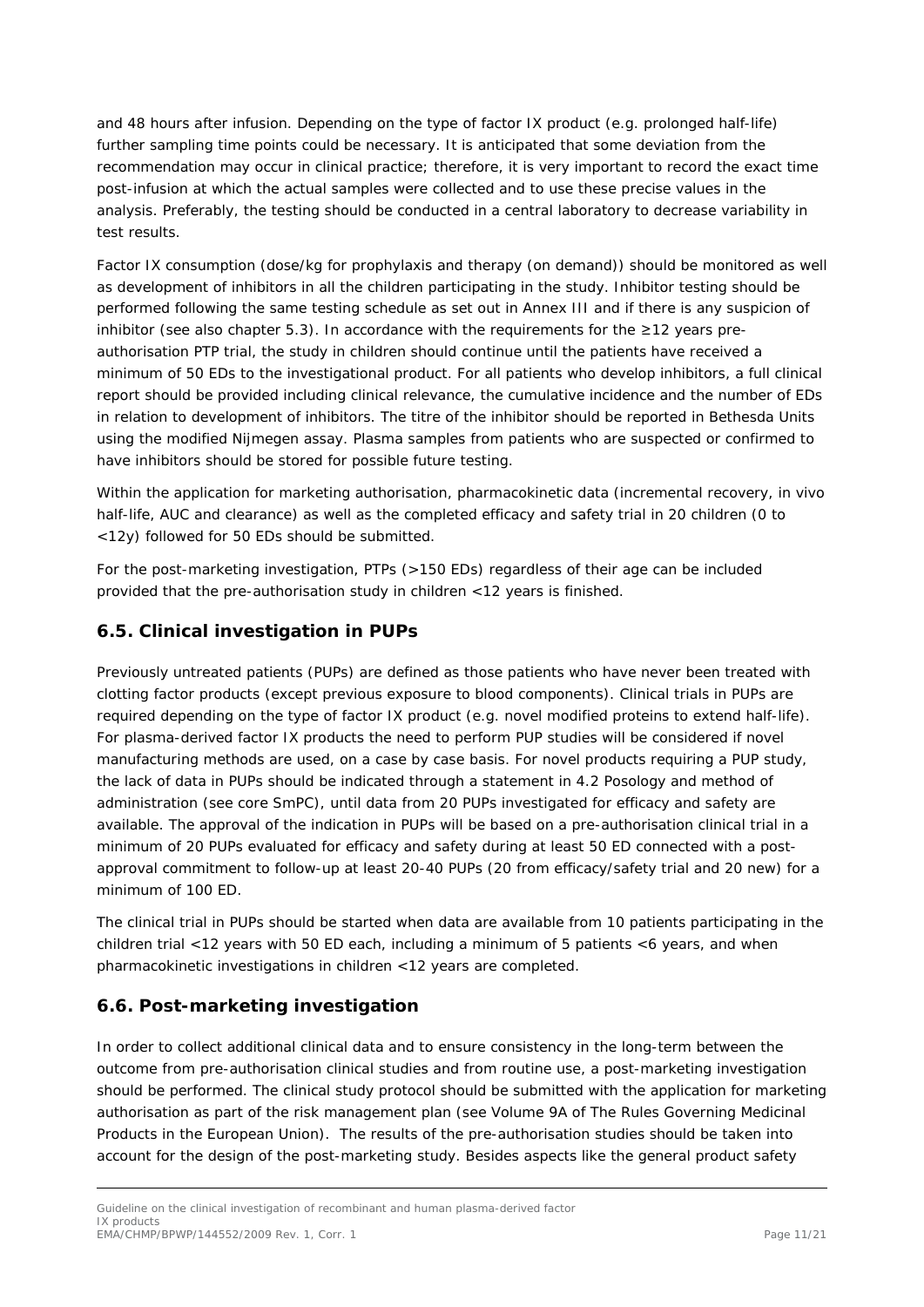and clinical efficacy, there has to be a focus on immunogenicity, particularly on inhibitor development, anaphylactic reactions and thrombogenic effects.

In general, the study should reflect the population in the countries where the product is intended to be marketed. A detailed patient documentation (diary, logbook etc.) covering the last 50 exposure days or the last 2 years per patient to confirm treatment modality (i.e. prophylaxis, on demand or recent surgery) is needed as a prerequisite for patient enrolment and should be available upon request. Patients with severe haemophilia after successful Immune Tolerance Induction (ITI) can be included, in order to obtain valuable information in this patient cohort. The proportion of these ITI patients should not be more than 25% of the whole cohort.

The number of patients typically needed in a post-marketing study with a factor IX product to cover especially immunogenicity aspects (besides general efficacy and safety) is 50. In case of plasmaderived factor IX products (e.g. manufactured by known methods, for national approval only) a smaller number of patients could be enrolled but justification should be provided. Study participants should be PTPs (>150EDs), and could be recruited regardless of their age, however, aiming for a balanced age distribution. In general, all patients from pre-authorisation clinical trials could be enrolled in postmarketing investigations.

The post-marketing investigation protocol will be approved at marketing authorisation as part of the risk management plan. A separate progress study report should be provided to the relevant Competent Authority(ies) 2 years after marketing authorisation to allow for evaluation of recruitment status, progress and the adherence to timelines. The post-marketing investigation should be completed within 4 years.

For detailed requirements of study design please refer to Annex III.

## <span id="page-11-0"></span>**7. Change in the manufacturing process**

Changes in the manufacturing process may lead to significant changes in the product and may thereby alter the structure of the coagulation factor and its activity. The effects of changes in the manufacturing process (e.g. viral inactivation steps or purification procedures) on the biological characteristics and activity of the product should be investigated. If significant impact on the activity of the coagulation factor cannot be excluded, data on pharmacokinetics, efficacy and safety should also be provided with the application. These data should be generated by following the comparability exercise (see ICH Q5E Note for Guidance on Biotechnological/Biological Products Subject to Changes in their Manufacturing Process (CPMP/ICH/5721/03) and Guideline on comparability of biotechnologyderived medicinal products after a change in the manufacturing process non-clinical and clinical issues (EMEA/CHMP/BMWP/101695/2006).

### <span id="page-11-1"></span>*7.1. General aspects on clinical trials*

When a change is introduced to the manufacturing process of a given product, the marketing authorisation holder will have to demonstrate that the "post-change" and the "pre-change" product are comparable in terms of quality, safety and efficacy (see Guidelines on Comparability). This might be a sequential process, beginning with investigations of quality and supported, as necessary, by nonclinical and/or clinical studies.

The extent of clinical data to be provided has to be judged on a case by case basis depending on the anticipated impact of the changes and could vary from pharmacokinetic investigations comparing "prechange" versus "post-change" product up to the full clinical data set as outlined for a new product (see chapter 6).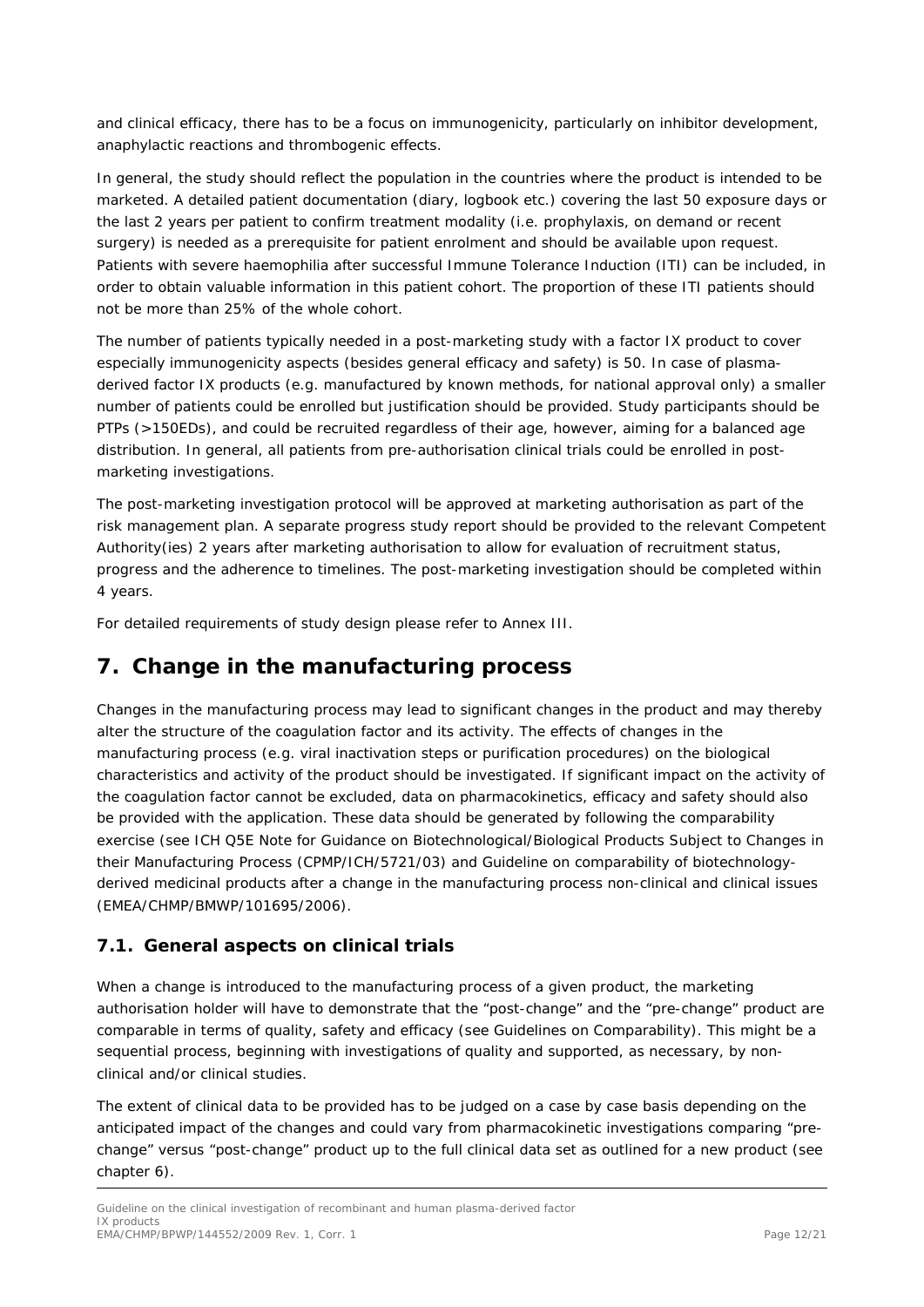Of special interest will be whether the immunogenicity profile of the "post-change" product remains the same when compared to the "pre-change" product. Depending on the anticipated risk, a study monitoring the switch between "pre-change" and "post-change" product could be required.

As a consequence, applications should be accompanied by assessment of the potential impact of a change on efficacy and safety of a given product and the rationale behind the clinical development plan should be outlined and justified.

### <span id="page-12-0"></span>*7.2. Efficacy*

Evidence should be provided to demonstrate that the change in the manufacturing process has not affected the pharmacokinetics of the product. Guidance is provided in the Guideline on comparability of biotechnology-derived medicinal products after a change in the manufacturing process non-clinical and clinical issues (EMEA/CHMP/BMWP/101695/2006), Guideline on the clinical investigation of the pharmacokinetics of therapeutic proteins (CHMP/EWP/89249/2004) and Note for Guidance on the Investigation of Bioavailability and Bioequivalence (EMEA/EWP/QWP/1401/98).

A comparative pharmacokinetic trial with the "pre-change" product versus the "post-change" product should be performed in at least 12 PTPs suffering from haemophilia B (factor IX ≤2%). The study should record incremental recovery, *in-vivo* half-life, area under the curve (AUC), and clearance in patients without inhibitors who are not actively bleeding. Patients should be at least 12 years of age and should not have received an infusion of any factor IX product for at least 4 days. Samples should be taken before injection of 50-75 IU/kg of the factor IX product (baseline), 10-15 minutes (times refer to the interval after the completion of the infusion) and at 30 minutes, and 1 hour. Additional time points to include 3, 6, 9, 24, 48, and 50 hours post-infusion; a 72 hour sample is optional provided the patient was given at least 75IU/kg. Depending on the type of factor IX product (e.g. prolonged half-life) further sampling time points could be necessary. A minimum of 3 different lots of the "post-change" product should be employed in the trial. Incremental recovery is determined as the peak level recorded 30 minutes after infusion and reported as [IU/ml]/[IU/kg].

It is very important to record the exact time post-infusion at which the actual samples were collected and to use these precise values in the analysis.

Patients in the pharmacokinetic trial should continue treatment with the "post-change" product for 6 months, and should be re-tested for the same pharmacokinetic parameters after 3-6 months using the same dose as in the first investigation.

Should any of the patients participating in the clinical trials undergo surgical procedures, response will be determined by the physician, including efficacy of haemostasis, loss of blood, requirement for transfusion and occurrence of thromboembolic episodes.

## <span id="page-12-1"></span>**8. Risk management plan**

This chapter provides specific guidance on topics to be addressed in a Risk management plan for factor IX products. The RMP should be tailored appropriately for the specific product based on the accumulated data from the development programme up to the application for marketing authorisation, taking into account the general guidance on RMPs. This section indicates aspects that would be appropriate to include in the RMP but should not be interpreted as exhaustive. The following points should be considered in the relevant sections of the Risk Management Plan (RMP) for new factor IX products as well as for factor IX products with a significant change in the manufacturing process.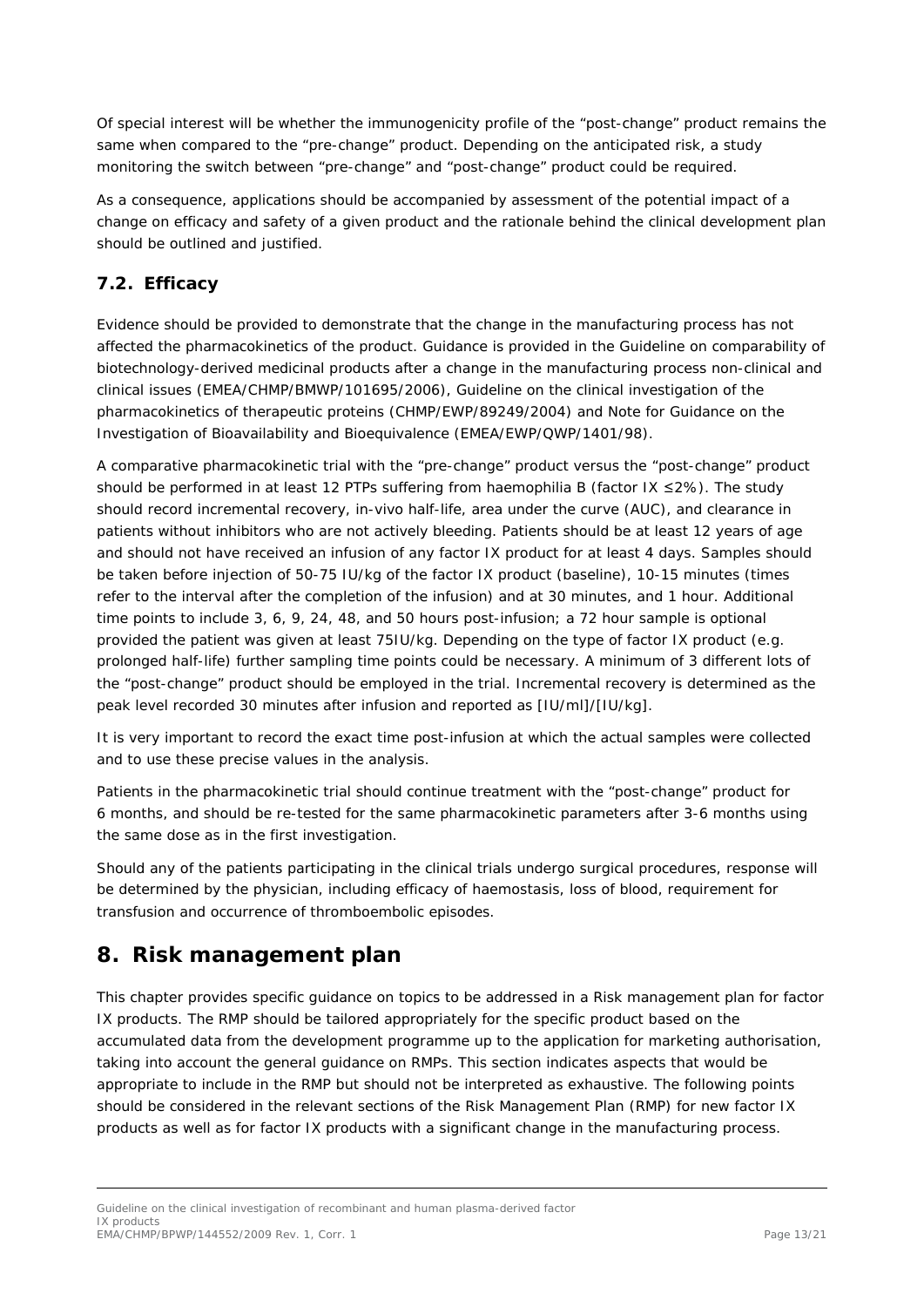Risk Management Plans should be compiled in compliance with the provisions of the Volume 9A of The Rules Governing Medicinal Products in the European Union. The protocol of the post-marketing investigation should be included in the respective annex of the RMP.

#### Inhibitor formation

The most serious complication in haemophilia is the development of inhibitors in PUPs and PTPs although inhibitor occurrence in haemophilia B is less common than in haemophilia A. A comprehensive analysis of reported *de novo* and recurrent inhibitors should be provided as a cumulative report in RMP Annex VII, including:

- Source of inhibitor reports (e.g. clinical trial/post-authorisation investigation/spontaneous reports)
- Low and high titre, intermittent inhibitor.
- (Every positive laboratory test should be retested in a central laboratory with a second separately drawn sample from the same patient before a diagnosis of an inhibitor can be made. Samples should be stored for possible future testing.)
- Type 1 and 2 inhibitors

Classification of risk to develop factor IX inhibitor:

- − Haemophilia severity
- − Status of treatment (i.e. PUP/PTP)
- − Cumulative exposure to factor IX products (total ED and ED on product)
- − Type of gene mutation
- − Ethnicity
- − Age at first treatment
- Intensity of treatment
- Inhibitor incidence should be expressed as point estimate and 95 % CI.
- Special populations:
	- Patients who underwent surgery and subsequently develop inhibitors
	- − Any specific risk (e.g. inhibitor development, lack of effect) induced in switching to the product from another factor IX product should be discussed separately. This is in particular relevant for products with a significant change in the manufacturing process. The switch from pre-change to post-change product should be investigated carefully.

#### Lack of drug effect

Lack of drug effect and breakthrough bleeding may point to inhibitor development. A pre-defined case definition is essential. Careful follow-up including inhibitor evaluation (consumption, recovery, half-life, inhibitor testing) needs to be reported.

#### Hypersensitivity/anaphylactic reactions

Hypersensitivity / anaphylactic reactions including against host cell proteins, excipients and residues used in the manufacturing process may occur. These reactions should be classified according to local and systemic hypersensitivity reactions. Patients developing anaphylaxis should be carefully investigated and followed-up for inhibitor development. An appropriate questionnaire/reporting form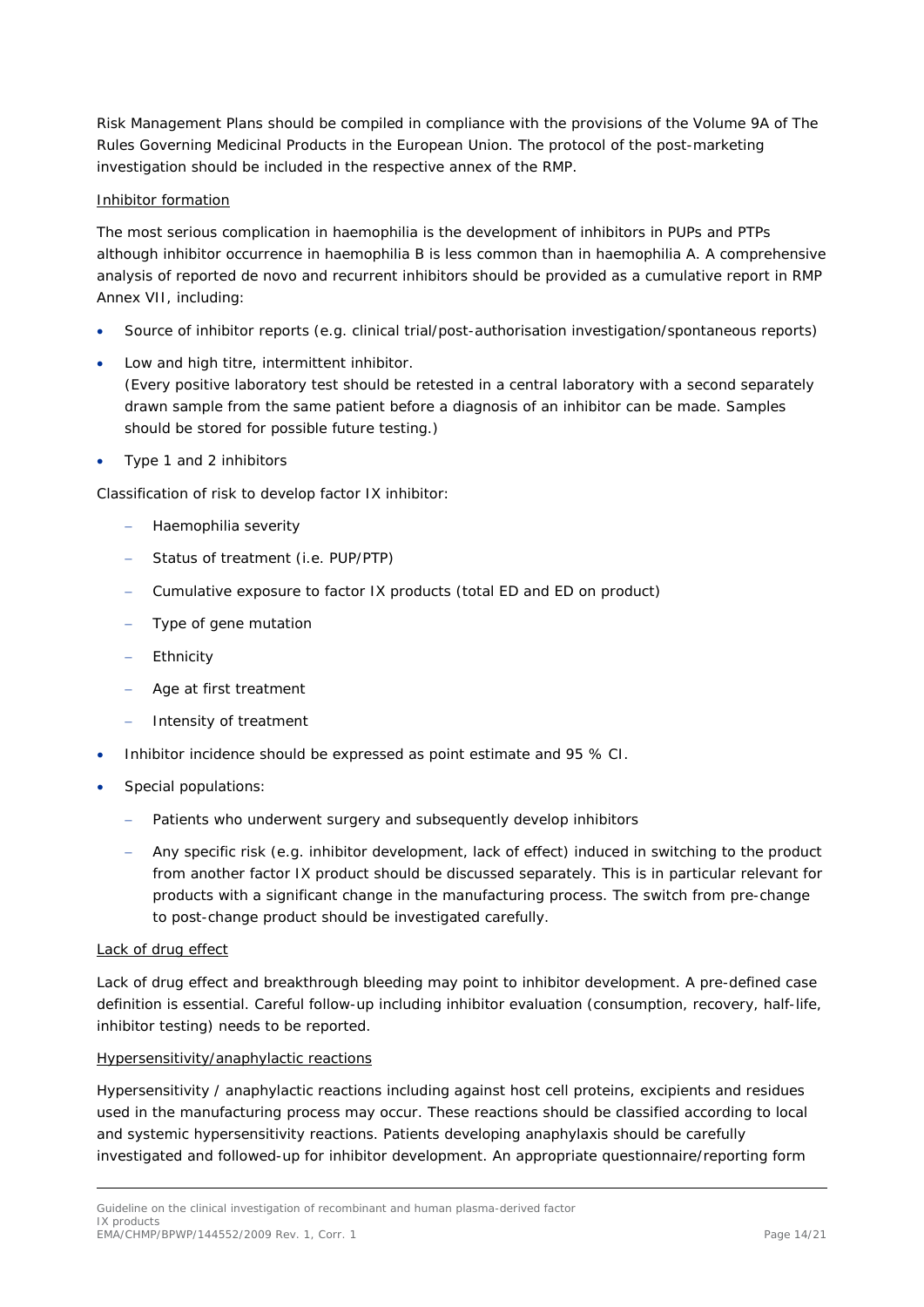should be used with information collected on status of treatment (e.g. PUP/PTP). Data on relevant antibodies against factor IX (using appropriate methods), e.g. IgE, IgG, should be submitted.

#### **Thrombogenicity**

Thrombotic events need to be monitored and reported.

Measurement of plasma factor IX levels significantly affected by the assay used for clinical monitoring

Where there can be discrepant assay results depending on the assay used for clinical monitoring (see 6.1.1), some information will be included in the product information but other approaches may also be needed including educational material for training of clinical laboratories. The Risk Management Plan is an appropriate place to address the risk of discrepant monitoring of plasma levels and the measures to avoid this.

## <span id="page-14-0"></span>**References**

Report of Expert Meeting on Factor VIII Products and Inhibitor Development, 28 February 2006 – 02 March 2006 ((EMEA/CHMP/BPWP/123835/2006),

[http://www.ema.europa.eu/docs/en\\_GB/document\\_library/Report/2009/11/WC500015512.pdf\)](http://www.ema.europa.eu/docs/en_GB/document_library/Report/2009/11/WC500015512.pdf).

Neugebauer B., Drai C., Haase M., Hilger A., Keller-Stanislawski B., Laitinen-Parkkonen P., Mentzer D., Rasmussen C., Ratignier C. and Seitz R. (2008), Factor VIII products and inhibitor development: concepts for revision of European regulatory guidelines. Haemophilia, 14: 142–144. doi: 10.1111/j.1365-2516.2007.01604.x

Core SmPC for Human Plasma Derived and Recombinant Coagulation Factor IX Products

Workshop report: Characterisation of new clotting factor concentrates (FVIII, FIX) with respect to potency assays used for labelling and testing of post infusion samples, 28-29 November 2013 (EMA/135928/2014)

[http://www.ema.europa.eu/docs/en\\_GB/document\\_library/Report/2014/07/WC500169760.pdf](http://www.ema.europa.eu/docs/en_GB/document_library/Report/2014/07/WC500169760.pdf)

[https://www.edqm.eu/en/Workshop-on-characterisation-of-new-clotting-factor-concentrates-new](https://www.edqm.eu/en/Workshop-on-characterisation-of-new-clotting-factor-concentrates-new-report-available-1582.html?mbID=216)[report-available-1582.html?mbID=216](https://www.edqm.eu/en/Workshop-on-characterisation-of-new-clotting-factor-concentrates-new-report-available-1582.html?mbID=216)

Dodt, J., Hubbard, A. R., Wicks, S. J., Gray, E., Neugebauer, B., Charton, E. and Silvester, G. (2015), Potency determination of factor VIII and factor IX for new product labelling and postinfusion testing: challenges for caregivers and regulators. Haemophilia. doi: 10.1111/hae.12634

Applicants should also refer to other relevant European and ICH guidelines (in their current version) including those on:

ICH E6 Note for Guidance on Good Clinical Practice (CPMP/ICH/135/95)

ICH E8 Note for Guidance on General Considerations for Clinical Trials (CPMP/ICH/291/95)

Guideline on strategies to identify and mitigate risks for first-in human clinical trials with investigational medicinal products (EMEA/CHMP/SWP/28367/07)

Guideline on clinical trials in small populations (CHMP/EWP/83561/2005)

ICH Q5E Note for Guidance on Biotechnological/Biological Products Subject to Changes in their Manufacturing Process (CPMP/ICH/5721/03)

Guideline on comparability of biotechnology-derived medicinal products after a change in the manufacturing process - non-clinical and clinical issues (EMEA/CHMP/BMWP/101695/2006)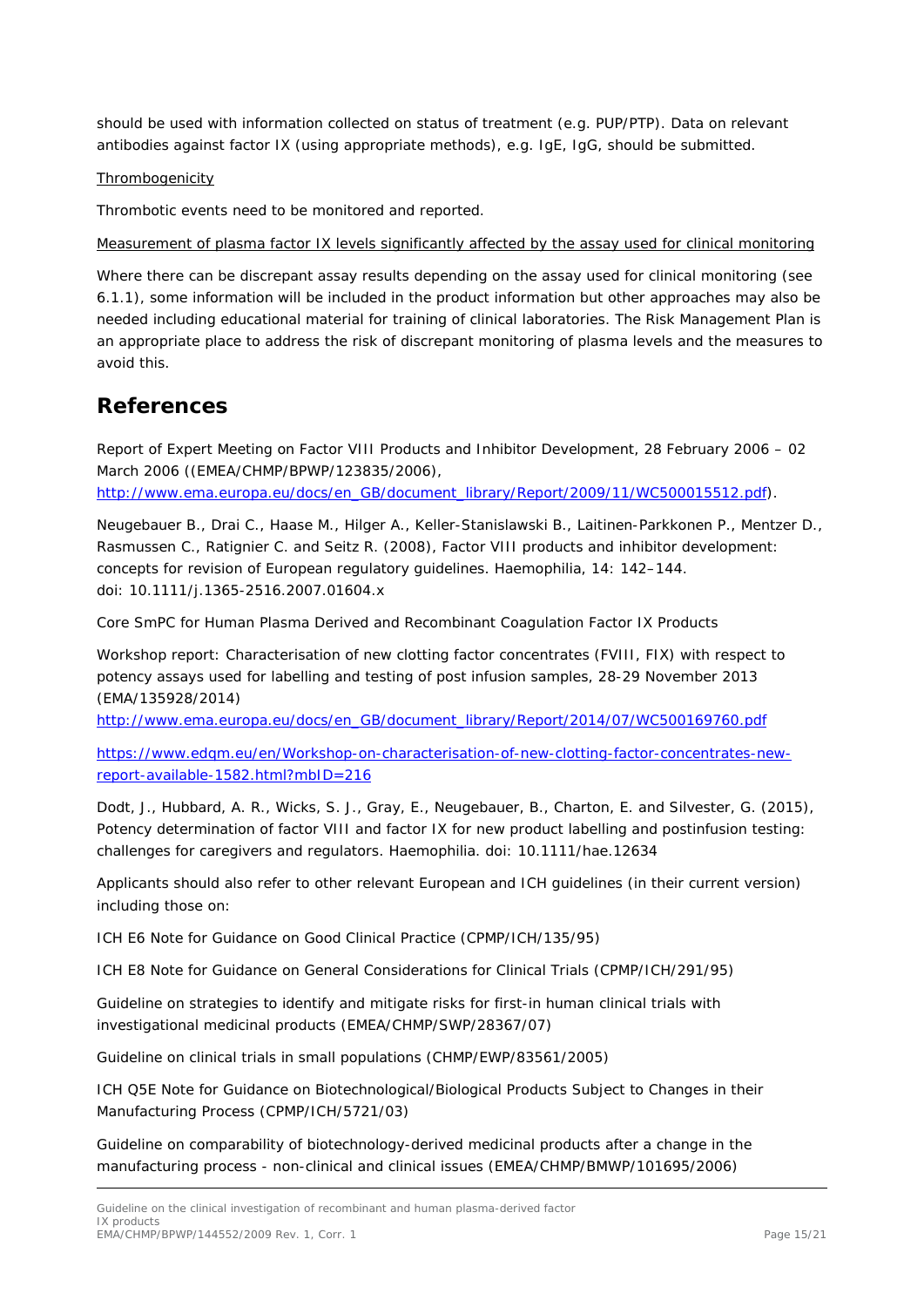Guideline on the clinical investigation of the pharmacokinetics of therapeutic proteins (CHMP/EWP/89249/2004)

Note for Guidance on the Investigation of Bioavailability and Bioequivalence (CPMP/EWP/QWP/1401/98)

Volume 9A of The Rules Governing Medicinal Products in the European Union: RMP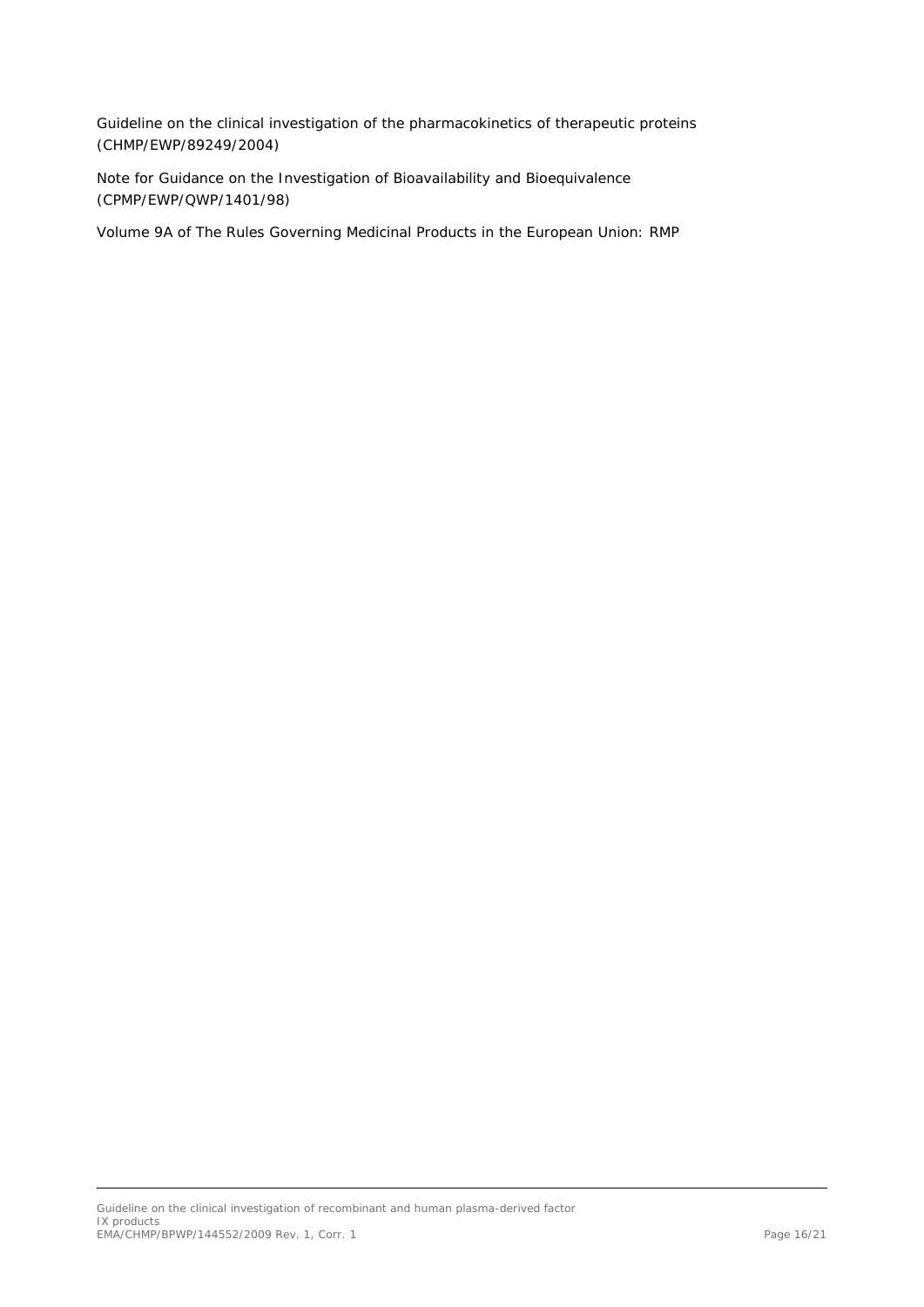

## **Annex I – Overview on clinical trial concept**

<span id="page-16-0"></span><sup>1</sup> min. 5 patients <6y and pk in children 0-<12y completed

 $2$  plasma-derived factor IX products = case by case <sup>3</sup> completion of clinical study in 20 PUPs not required for initial

MAA, however for approval of indication in PUPs for novel products

**SmPC of novel products: Indication is restricted as in 4.2 of core SmPC until data from 20 PUPs (E+S) are available**

Guideline on the clinical investigation of recombinant and human plasma-derived factor IX products EMA/CHMP/BPWP/144552/2009 Rev. 1, Corr. 1 Page 17/21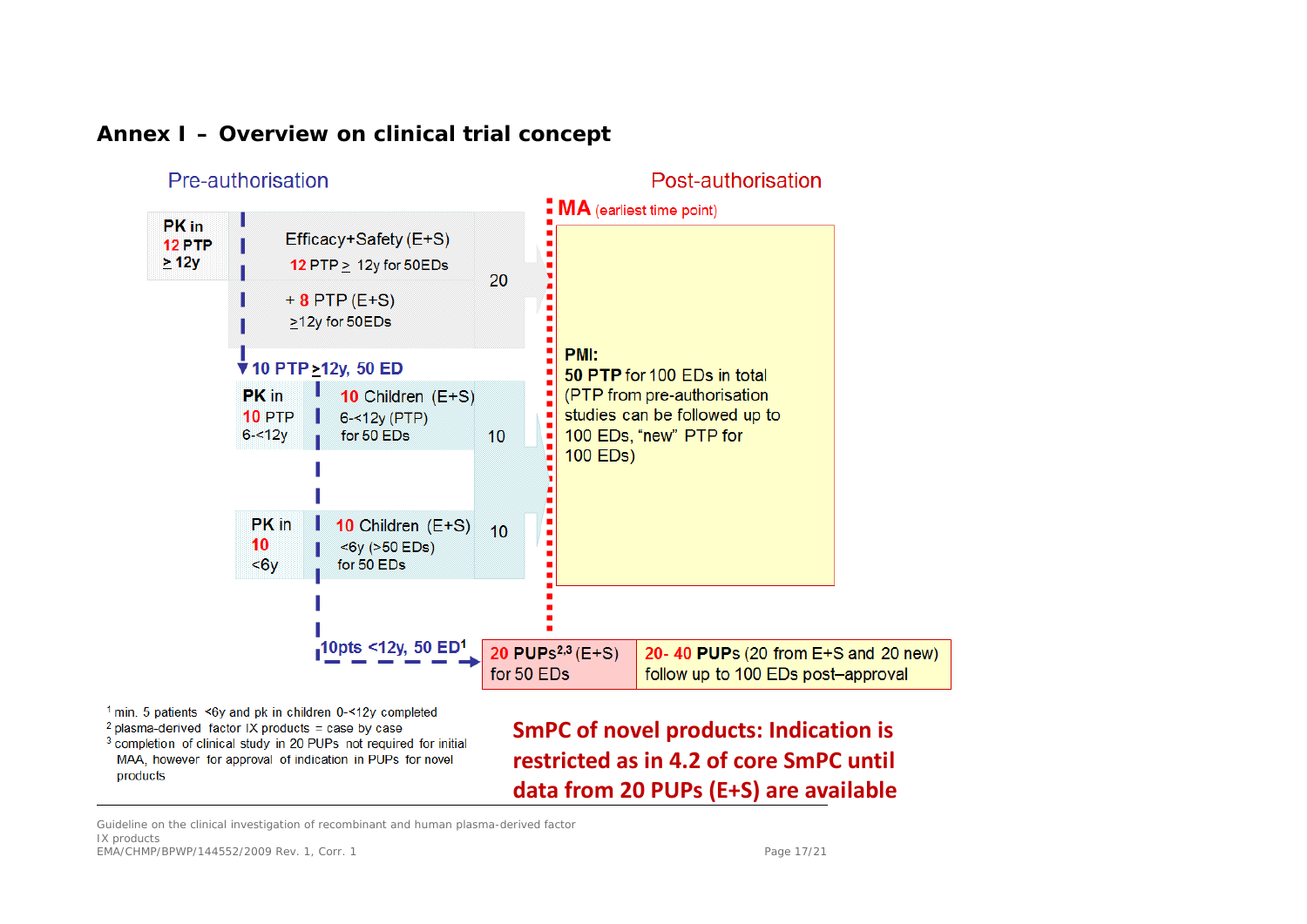## <span id="page-17-0"></span>**Annex II – Clinical trials with factor IX products: new products**

| Trial, subject                                                                                                       | <b>Investigation</b>                     | <b>Parameters</b>                                                                                                                                                                                  |  |  |
|----------------------------------------------------------------------------------------------------------------------|------------------------------------------|----------------------------------------------------------------------------------------------------------------------------------------------------------------------------------------------------|--|--|
|                                                                                                                      | PTP $\geq$ 12y study - pre-authorisation |                                                                                                                                                                                                    |  |  |
| 12 haemophilia B patients (PTP<br>≥12 years; factor IX $\leq$ 2%)<br>without inhibitors and not<br>actively bleeding | Pharmacokinetics <sup>3</sup>            | Incremental recovery, half-life, AUC, clearance.<br>Patients should be re-tested after 3-6 months<br>(including factor IX inhibitor assay).                                                        |  |  |
|                                                                                                                      | Safety                                   | Blood pressure, heart rate, temperature,<br>respiratory rate and adverse events.<br>Thrombogenicity.                                                                                               |  |  |
| 5 haemophilia B patients (PTP<br>≥12 years; factor IX $≤2\%)$<br>undergoing at least 10 surgical<br>procedures       | Clinical efficacy                        | Efficacy of haemostasis, loss of blood and<br>requirement for transfusion. Factor IX<br>consumption.                                                                                               |  |  |
|                                                                                                                      | Safety                                   | Adverse events. Thrombogenicity.                                                                                                                                                                   |  |  |
| Efficacy and safety in 20 PTPs<br>$(212 \text{ years})$ factor IX $\leq$ 2% and<br>$CD4 > 200/ \mu l)$               | Clinical efficacy                        | Factor IX consumption, physician's assessment<br>of response in treatment of major bleeds.                                                                                                         |  |  |
|                                                                                                                      | Immunogenicity                           | Inhibitor titre in Bethesda Units immediately<br>before first exposure, ED10-15, ED50-75 and if<br>there is any suspicion of inhibitor development,<br>continue for a minimum of 50 exposure days. |  |  |
|                                                                                                                      | Safety                                   | Adverse events. Thrombogenicity.                                                                                                                                                                   |  |  |

#### **Children < 12y study – pre-authorisation**

(to be started after results of 50 ED in 10 PTPs (≥12 years) have become available.)

| 10 haemophilia B patients<br>(PTPs, $6 - <12y$ ; factor IX<br>$\leq$ 2%) without inhibitors and not<br>actively bleeding<br>10 haemophilia B patients (>50<br>EDs, $<$ 6y; factor IX $\leq$ 2%)<br>without inhibitors and not<br>actively bleeding | Pharmacokinetics  | Incremental recovery, half-life, AUC, clearance.                                                                                                                                     |  |
|----------------------------------------------------------------------------------------------------------------------------------------------------------------------------------------------------------------------------------------------------|-------------------|--------------------------------------------------------------------------------------------------------------------------------------------------------------------------------------|--|
|                                                                                                                                                                                                                                                    | Safety            | Blood pressure, heart rate, temperature,<br>respiratory rate and adverse events.<br>Thrombogenicity.                                                                                 |  |
| Multicentre trial in 20 children<br>with haemophilia B allocated to<br>2 cohorts of 10 PTPs $(6 - < 12 \text{ y})$<br>and 10 children $(<$ 6y, $>$ 50EDs)                                                                                          | Clinical efficacy | Factor IX consumption, physician's assessment<br>of response in treatment of major bleeds.                                                                                           |  |
|                                                                                                                                                                                                                                                    | Immunogenicity    | Inhibitor testing immediately before first<br>exposure, ED10-15, ED50-75 and if there is any<br>suspicion of inhibitor development. Continue<br>until a minimum of 50 exposure days. |  |

<span id="page-17-1"></span> <sup>3</sup> In order to allow for evaluation of a patient's individual response, pharmacokinetic information e.g. existing PK data with the patient's previous factor IX product (at least historical or recent recovery and half-life) should be available prior to first administration of the new factor IX product.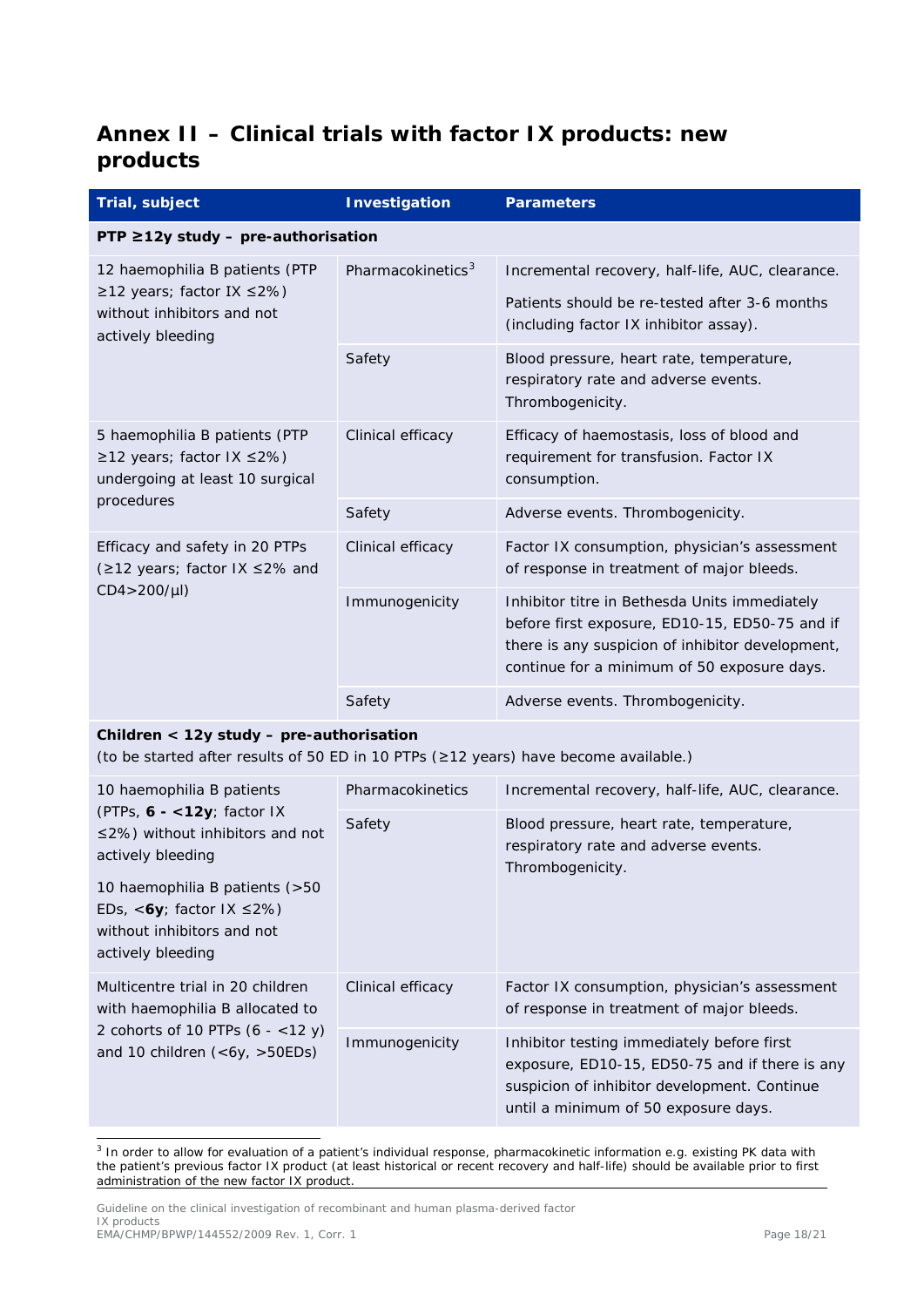| Trial, subject                                                                                                                                                                     | <b>Investigation</b>                          | <b>Parameters</b>                                                                                                                                                                 |  |
|------------------------------------------------------------------------------------------------------------------------------------------------------------------------------------|-----------------------------------------------|-----------------------------------------------------------------------------------------------------------------------------------------------------------------------------------|--|
|                                                                                                                                                                                    | Safety                                        | Adverse events. Thrombogenicity.                                                                                                                                                  |  |
| Post-marketing investigation                                                                                                                                                       |                                               |                                                                                                                                                                                   |  |
| 50 PTPs for 100 EDs in total<br>(PTPs from pre-authorisation<br>studies can be followed up to<br>100 EDs, "new" PTPs for 100<br>ED <sub>s</sub> )                                  | Clinical efficacy<br>Immunogenicity<br>Safety | Protocol should be provided according to Annex<br>111.                                                                                                                            |  |
| PUP study (novel products)<br>(to be started after results of 50 ED in 10 children (0 - < 12y, at least 5 of them < by) are available and PK<br>in children $0 - <12y$ completed.) |                                               |                                                                                                                                                                                   |  |
| 20 PUPs for at least 50 EDs                                                                                                                                                        | Clinical efficacy                             | Factor IX consumption, physician's assessment<br>of response in treatment of major bleeds.                                                                                        |  |
|                                                                                                                                                                                    | Immunogenicity                                | Inhibitor testing immediately before first<br>exposure, ED10-15, ED50 and if there is any<br>suspicion of inhibitor development. Continue<br>until a minimum of 50 exposure days. |  |
|                                                                                                                                                                                    | Safety                                        | Adverse events, blood pressure, heart rate,<br>temperature. Thrombogenicity.                                                                                                      |  |

#### **Post-approval commitment of PUP indication**

At least 20-40 PUPs should be followed up to 100 EDs (20 PUPs from pre-approval PUP indication).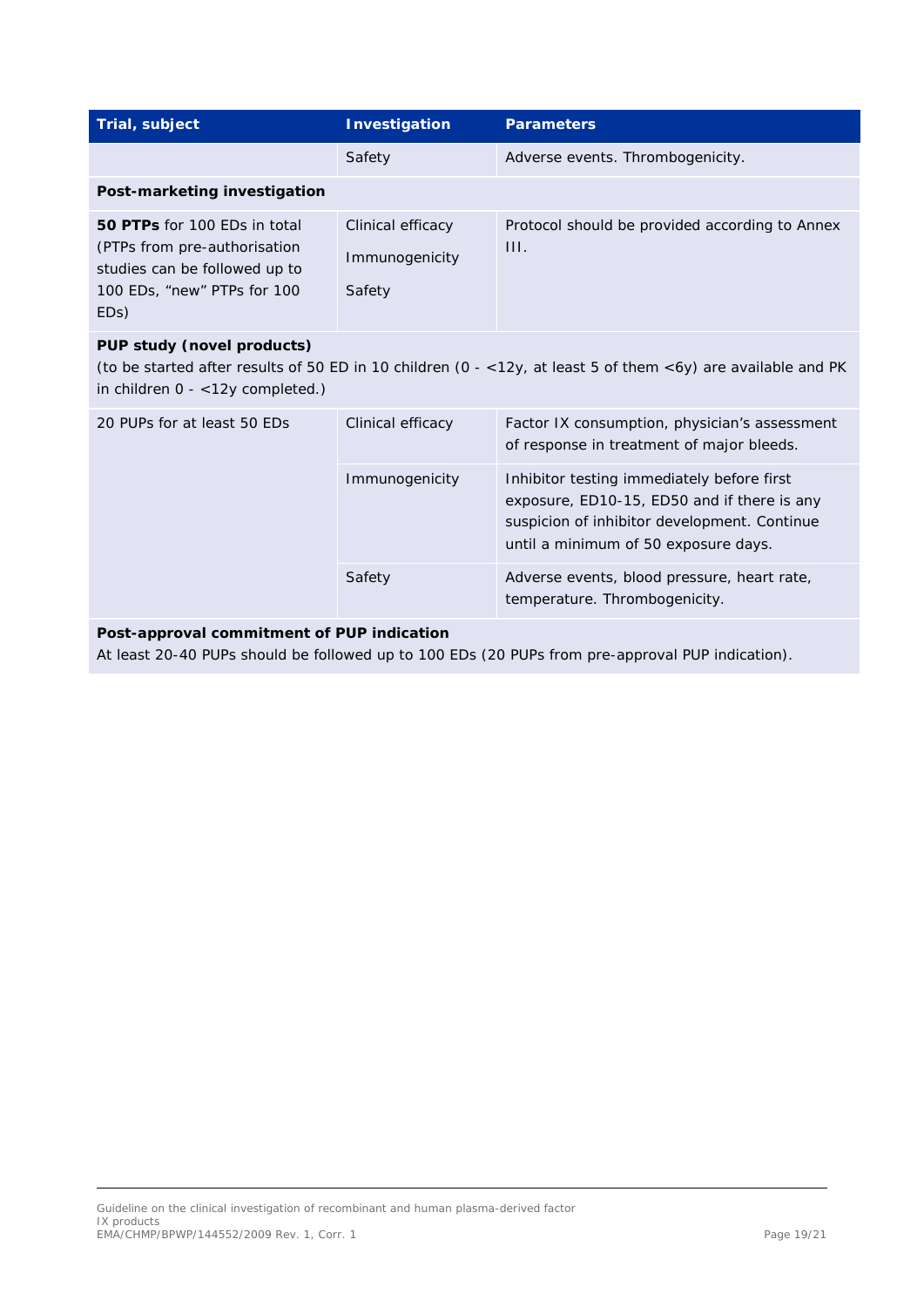## <span id="page-19-0"></span>**Annex III – Post-marketing investigation**

#### **Inclusion criteria**

- Diagnosis: haemophilia B
- Factor IX activity: ≤2% factor IX:C
- Number of exposure days before inclusion: >150 ED
- PTPs of every age group could be included, provided that trial in children is completed (PK and efficacy and safety) and report is submitted and evaluated by the relevant Competent Authority(ies).
- Immunocompetent with CD4 lymphocytes >200/µl, HIV negative or having a viral load <200 particles/µl ~ 400000 copies/ml

#### **Documentation of Patient's characteristics**

- Gene defect
- **Ethnicity**
- Family history of haemophilia
- History of inhibitors
- The viral status of patients should be documented. The patients should be HIV negative or have a viral load <200 particles/µl ~ 400000 copies/ml.
- Co-morbidity or co-medication which would significantly impact blood coagulation or immunoreaction (any information concerning this issue should be included)

#### **Patient enrolment**

- At least 50 patients per post-marketing investigation
- Follow-up of each patient must be at least 100 ED
- Progress on recruitment has to be reported on a regular basis (will be set out before approval of procedure)
- A separate progress study report should be provided to the relevant Competent Authority(ies) 2 years after marketing authorisation to allow for evaluation of recruitment status, progress and the adherence to timelines.
- The post-marketing investigation should be completed within 4 years.

#### **Study procedures**

- Before patient inclusion there should not be a clinical suspicion of inhibitors, and a recovery and inhibitor test in a central laboratory should confirm that the patient is inhibitor negative at study entry. An inhibitor test which is not negative should be confirmed by testing a second separately drawn sample in a central laboratory.
- Testing schedule ( $ED = Exposure Day$ )